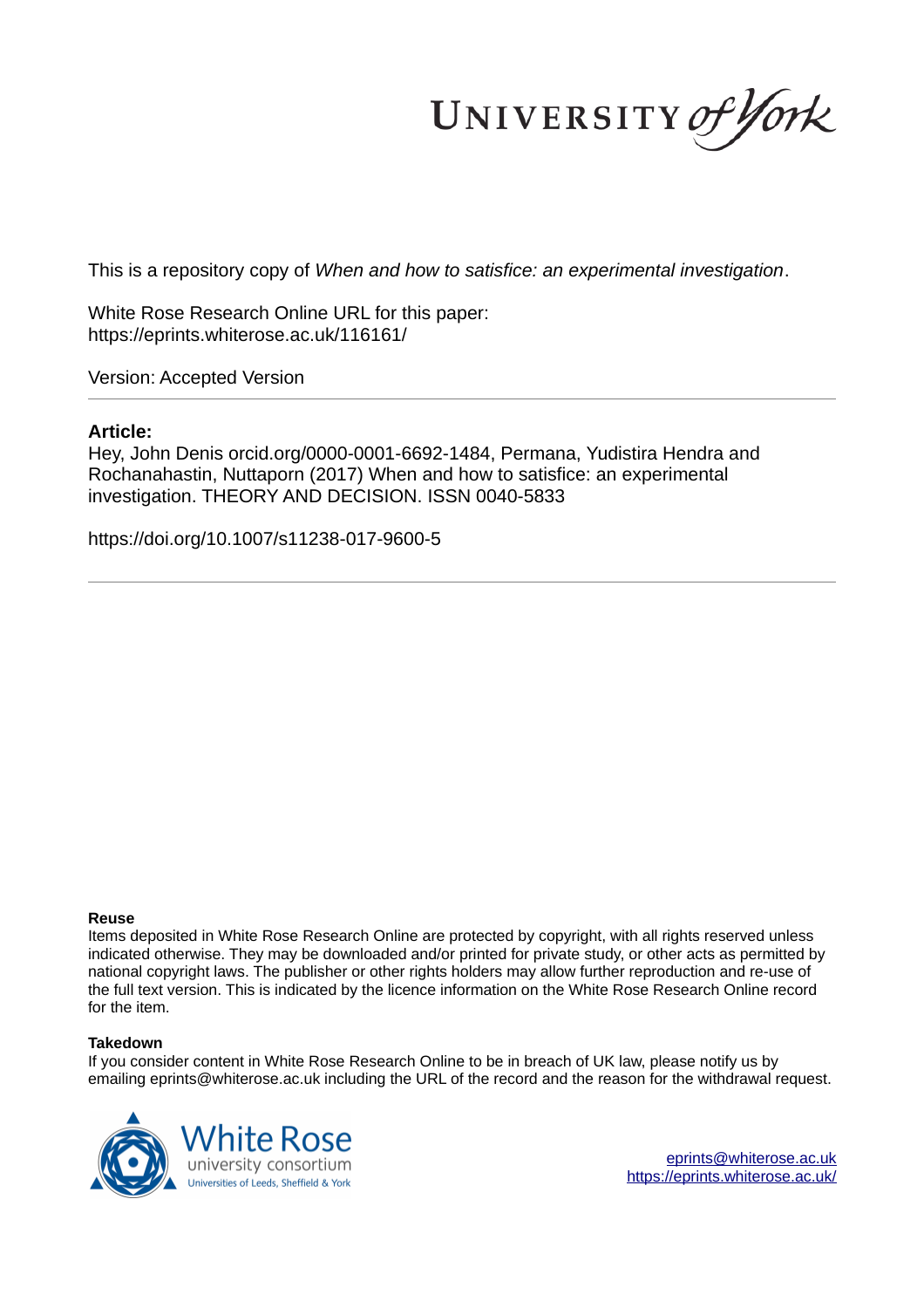# **When and How to Satisfice An Experimental Investigation**

John D Hey, Yudistira Permana and Nuttaporn Rochanahastin

Department of Economics and Related Studies, University of York, York, YO10 4GA, United Kingdom

Corresponding author: John Hey; e-mail: [john.hey@york.ac.uk;](mailto:john.hey@york.ac.uk) phone: 00441904 323786; fax: 00441904 323759.

Yudistira Permana; e-mail[: yhp504@york.ac.uk](mailto:yhp504@york.ac.uk) 

Nuttaporn Rochanahastin; e-mail: [nr708@york.ac.uk](mailto:nr708@york.ac.uk) 

We would like to thank an anonymous referee for very helpful comments on an earlier version of this paper.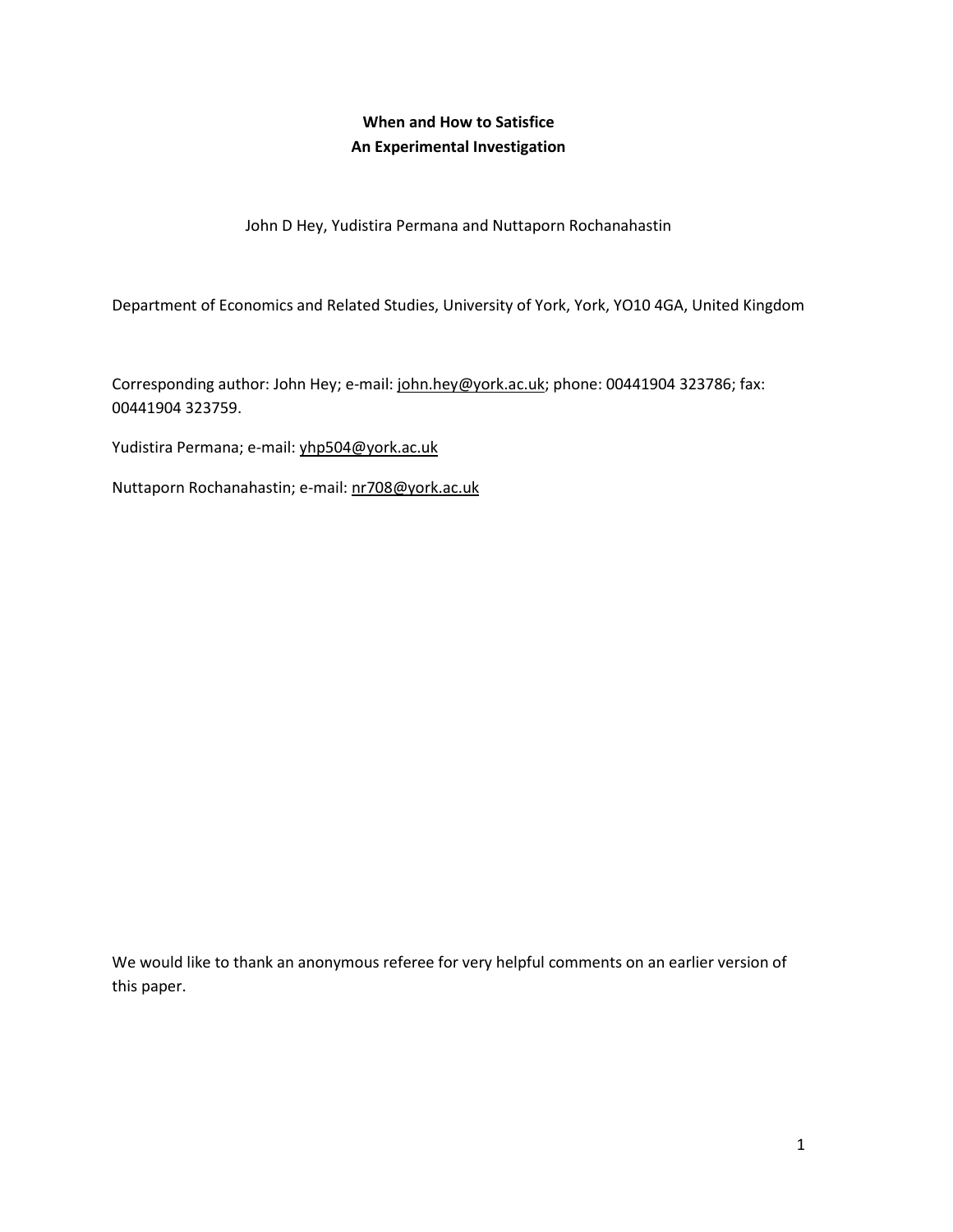#### **Abstract**

## **When and How to Satisfice An Experimental Investigation**

This paper is about satisficing behaviour. Rather tautologically, this is when decision-makers are satisfied with achieving some objective, rather than in obtaining the best outcome. The term was coined by Herbert Simon in 1955, and has stimulated many discussions and theories. Prominent amongst these theories are models of incomplete preferences, models of behaviour under ambiguity, theories of rational inattention, and search theories. Most of these, however, seem to lack an answer to at least one of two key questions: *when* should the decision-maker (DM) satisfice; and *how* should the DM satisfice. In a sense, search models answer the latter question (in that the theory tells the DM when to stop searching), but not the former; moreover, usually the question as to whether any search at all is justified is left to a footnote. A recent paper by Manski (2017) fills the gaps in the literature and answers the questions: when and how to satisfice? He achieves this by setting the decision problem in an ambiguous situation (so that probabilities do not exist, and many preference functionals can therefore not be applied) and by using the Minimax Regret criterion as the preference functional. The results are simple and intuitive. This paper reports on an experimental test of his theory. The results show that some of his propositions (those relating to the 'how') appear to be empirically valid while others (those relating to the 'when') are less so.

Keywords: Cost of Deliberation; Experiments; Herbert Simon; No Deliberation; Optimising; Satisficing.

JEL classifications: B41, C91, D01, D81, D83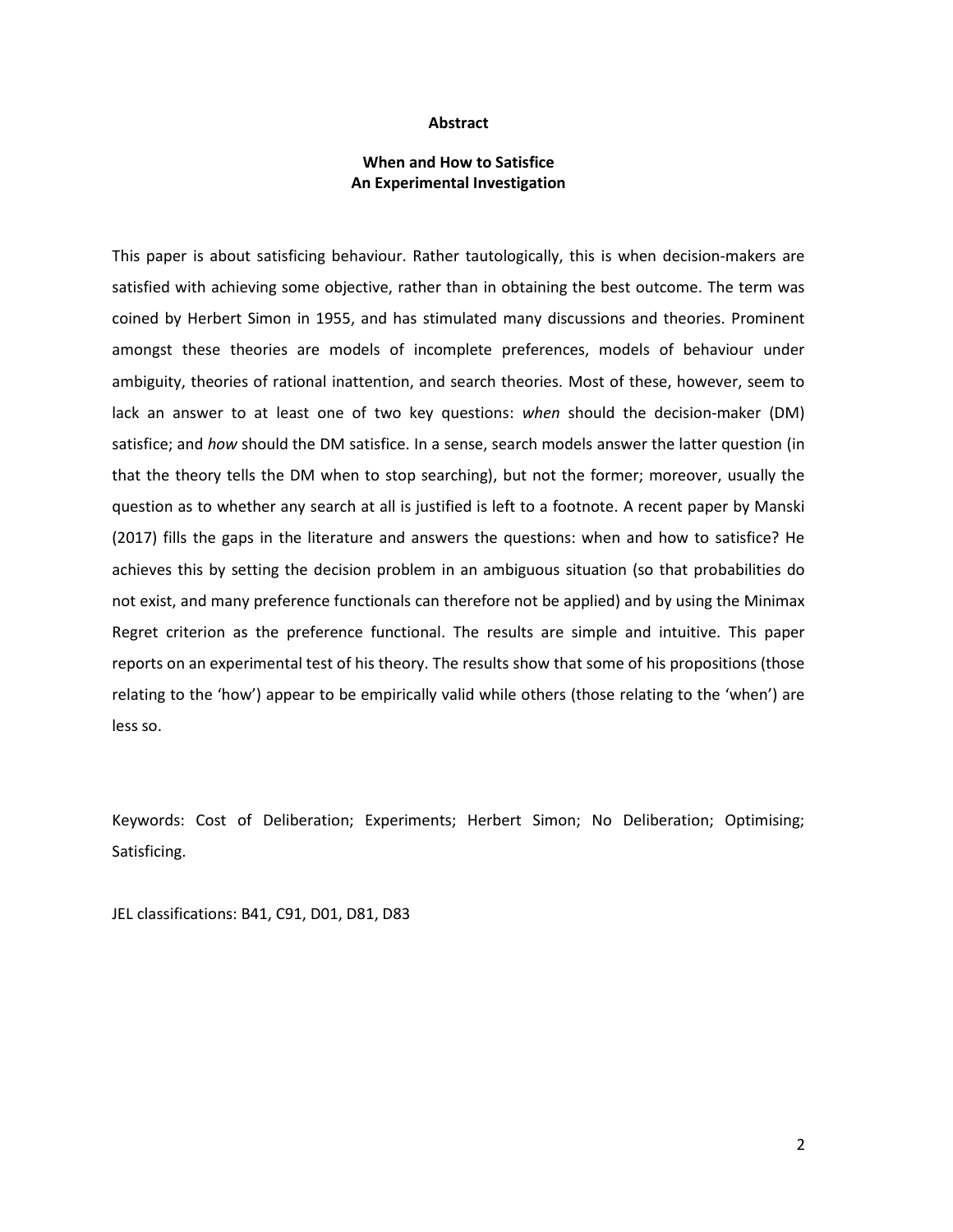#### **1. INTRODUCTION**

This paper is about satisficing behaviour. Way back in 1955 Herbert Simon made a call for a new kind of economics stating that:

"the task is to replace the global rationality of economic man with a kind of rational behavior that is compatible with the access to information and the computational capacities that are actually possessed by organisms, including man, in the kinds of environment in which such organisms exist". (p 99)

There is a fundamental conflict here provoked by the use of the word 'rational', and economists' obsession with it. The problem is that the expression 'rational behaviour' covers virtually all forms of behaviour, as long as it is motivated by some 'rational' objective function, and the decisionmaker has all relevant information available to him or to her, and the decision-maker (henceforth, DM) can perform all the necessary calculations costlessly. If calculations are costly, then we are led into the infinite regression problem, first pointed out by Conlisk in 1996, and rational behaviour, as defined by economists, cannot exist. We are therefore constrained to operate with rational models, defined as above. The way forward, within the economics paradigm, is therefore to weaken our ideas of what we mean by rational behaviour. This is the way that economics has been moving. Prominent amongst these latter weaker theories are theories of incomplete preferences (Ok *et al* (2012), Nau (2006), Mandler (2005), Dubra *et al* (2004)); theories of behaviour under ambiguity (Etner *et al* (2012), Gajdos *et al* (2008), Ghirardarto *et al* (2004), Hayashi and Wada (2010), Klibanoff *et al* (2005), Schmeidler (1989) and Siniscalchi (2009)); theories of rational inattention (Sims (2003), Manzini and Mariotti (2014), Matejka and McKay (2015), Caplin and Dean (2015)); and search theories (Masatlioglu and Nakajima (2013), McCall (1970), Morgan and Manning (1985), and Stigler (1961)). A useful survey of satisficing choice procedures can be found in Papi (2012).

Almost definitionally, *models of incomplete preferences* have to be concerned with satisficing: if the DM does not know his or her preferences, it is clearly impossible to find the best action. These models effectively impose satisficing as the only possible strategy. The problem here is that complete predictions of behaviour must also be impossible. Prediction is possible in *models of behaviour under ambiguity*. But here again satisficing behaviour 'must' occur, if only because not all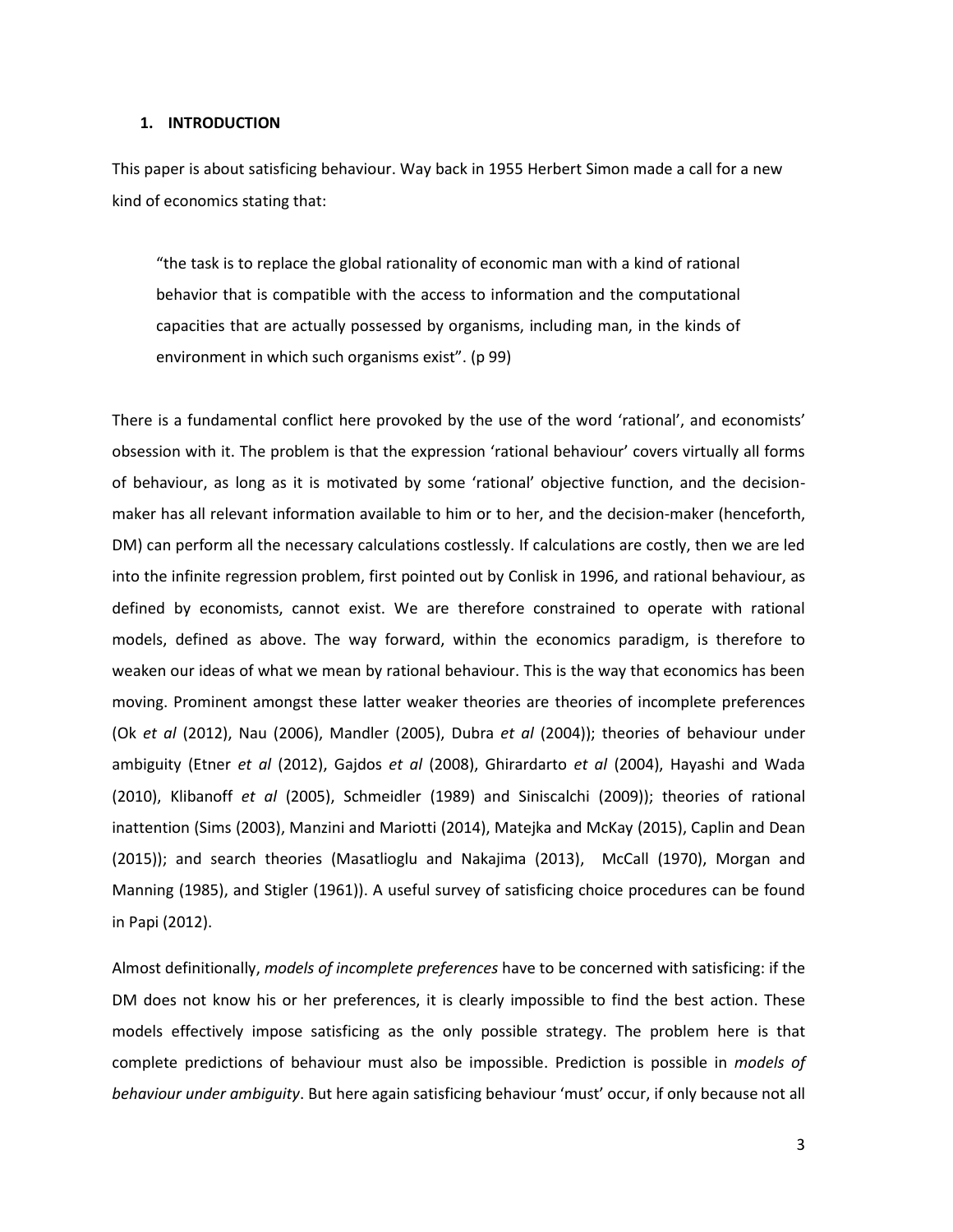the relevant information is available to the DM. Unless the DM's information is objectively correct, there is presumably always some action that is better than the one chosen by the DM. But here the DM does not choose to satisfice; nor does he or she choose how to satisfice. *Models of rational inattention* also capture the idea of 'satisficing' behaviour – in that choice is made from a subset of the set of possible actions – those which capture the attention of the DM, that is, those which are in the consideration set of the DM. However, these theories are silent on the reasons for the formation of a consideration set, and, in some of them, on how the consideration set is formed.

We examine a new theory – that of Manski  $(2017)$  – which might be classified as an extended search model. *Search models* seem to be closest to the scenario in which Manski's paper is set. Standard search models assume that the DM is searching for the highest number in some distribution, and that there is a cost of obtaining a drawing from that distribution. Because of this cost, the DM does not keep on searching until he or she finds the highest number: generally he or she should keep on searching until a 'sufficiently' high number is found. This could be termed the DM's *aspiration level*. One interpretation of Manski's paper is that he generalises the story: in addition to being able to search for numbers greater than some (or several) aspiration level(s), the DM can pay a higher search cost and be able to find the highest number, and also the DM can choose not to indulge in any search and simply receive a lower number. Manski not only considers choice between these three strategies, but also the choice of the aspiration level(s). This is the 'how' of Manski's theory: he explains how many times satisficing should be implemented, how aspiration levels should be formed and how they should be changed in the light of the information received $^1$ .

We experimentally test this new theory. Some of the other models that we have discussed have also been tested experimentally; for incomplete preferences we refer the reader to Cettolin and Riedl (2016), Costa-Gomes *et al* (2014) and Danan and Ziegelmeyer (2006); for behaviour under ambiguity to Abdellaoui *et al* (2011), Ahn *et al* (2010), Halevy (2007), Hey and Pace (2014) and Hey *et al* (2010); for rational inattention to Chetty *et al* (2009), De Los Santos *et al* (2012); and for search theories to Caplin *et al* (2011), De Los Santos *et al* (2012), Hayashi and Wada (2010) and Reutskaja *et al* (2011). Our experimental test has some similarities in common with some of these

 $\overline{a}$ 

 $^1$  There are echoes of this in Selten (1998), though he notes on page 201 that "In this respect, the role of aspiration levels in [Selten's] model is different from that in the satisficing processes described by Simon, where it is assumed that it can be immediately seen whether an alternative satisfies the aspiration level or not. The situation of the decision maker in [Selten's] model is different."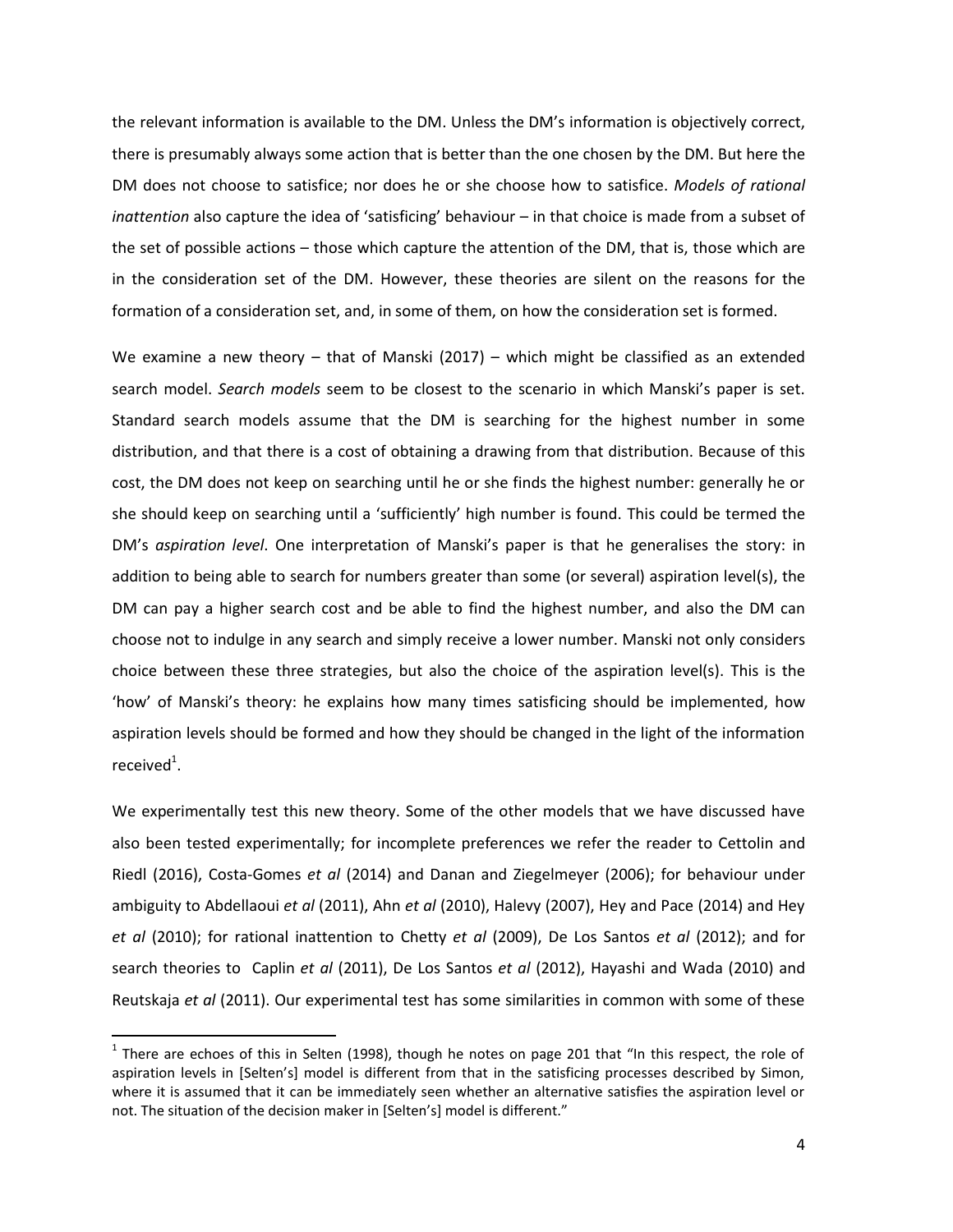and some differences. In some ways our test is closest to that of Hayashi and Wada (2010), though they test minimax, *α*-maximin and the (linear) contraction model (Gadjos *et al* (2008)). We test Manski's model and have a different way of generating imprecise information/ambiguity.

In the next section we describe the Manski model, while in section 3 we discuss the experimental design. Our results are in section 4, and section 5 concludes.

#### **2. MANSKI'S MODEL OF SATISFICING**

l

In the model the DM has to choose some *action*. The DM knows that there is a set of actions, each member of the set implying some payoff. The payoffs of these actions are bounded between a lower bound, *L,* and an upper bound, *U,* which are known to the DM. Hence, without costly deliberation, the DM faces a problem under ambiguity as he or she does not have sufficient knowledge to determine the optimal decision – that of choosing the action which yields the highest payoff. However, the DM can learn more about the payoff values subject to different costs, which in turn, yield different benefits. There are three available deliberation strategies: 'No Deliberation', 'Satisficing', and 'Optimising'. 'No Deliberation' incurs no cost and yields only the value of the payoff of an arbitrarily chosen action. 'Optimising' has a positive cost (*K*) and reveals the maximum payoff value. 'Satisficing' has a positive cost (*k*) and provides information whether there are actions that are at least as large as some specified aspiration level.

Crucial to the model is that the assumed objective of the DM is the minimisation of maximum regret (MMR). One reason for this is that there is no known probability distribution of the payoffs, so, for example Expected Utility theory and its various generalisations cannot be applied<sup>2</sup>. Additionally, and crucially for our experiment, the solution is an *ex ante* solution, saying what the DM *should* plan to do as viewed from the beginning of the problem. As Manski writes "I study *ex ante* minimax-regret (MMR) decision making with commitment". So the DM is perceived of as choosing a strategy at the beginning of the problem, and then implementing it. This implies a *resolute* decision-maker. If the DM is not resolute the solution may not be applicable.

<sup>&</sup>lt;sup>2</sup> Manski notes that "The maximin criterion gives the uninteresting result that the person should always choose the null option when deliberation is costly."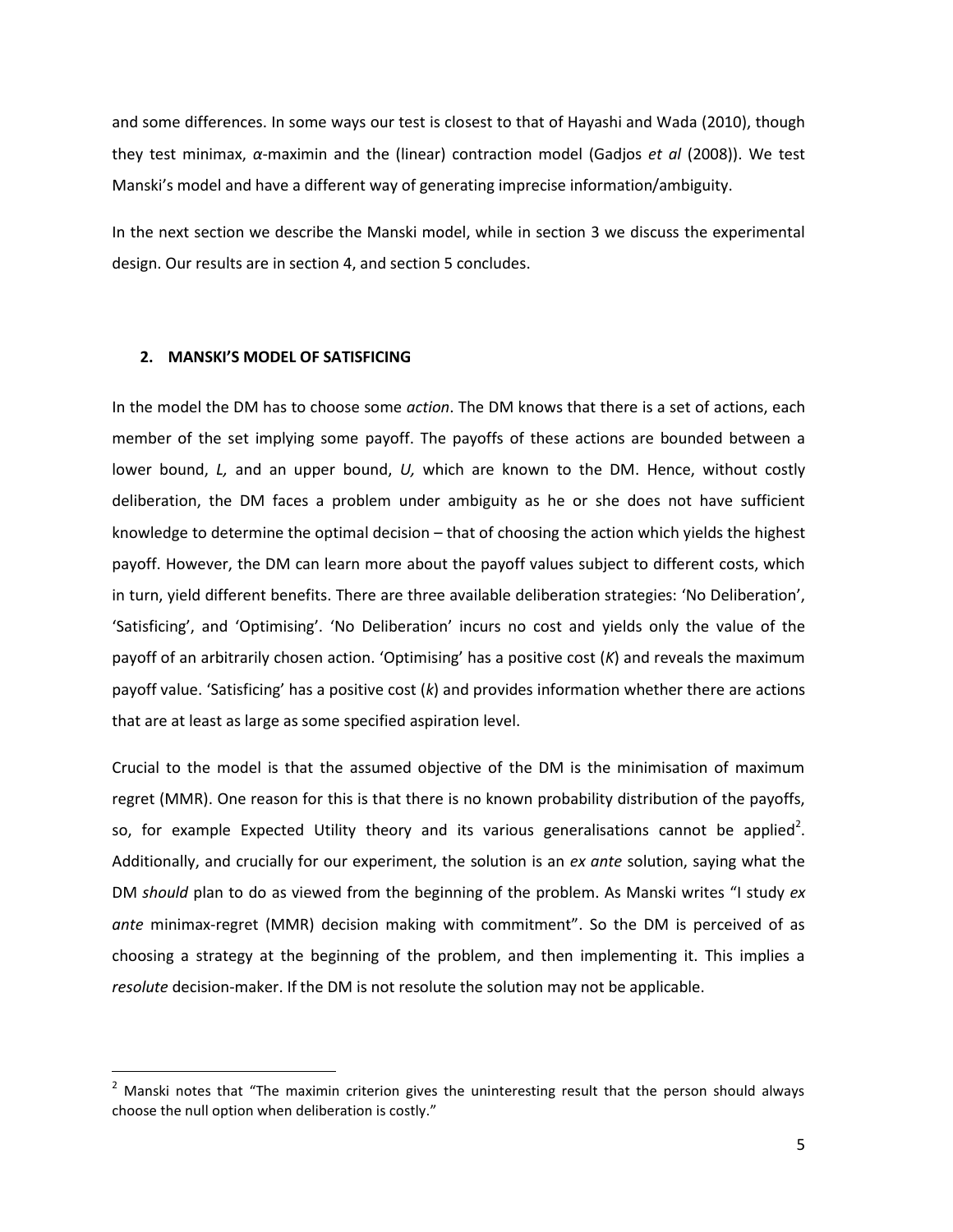The paper applies the *ex ante* minimax-regret rule to this environment and derives a set of simple, yet intuitive, decision criteria for both the static and the dynamic choice situation. Simon (1955) also suggested that there can be a *sequence* of deliberations/satisficing where the DM adjusts his or her aspiration level in the light of information discovered. Hence, the dynamic choice situation is of particular interest. Manski's theory (in his Proposition 2) is that:

(1) The optimal (maximum) number of rounds of deliberation (*M\**) if the DM uses a satisficing strategy is given by:

$$
M^* = \text{int} \left[ \frac{\log(\frac{U - L)}{k}}{\log(2)} \right]
$$

(2) If the DM uses a satisficing strategy, the DM sets the aspiration level *t<sup>m</sup>* in the *m*'th round of satisficing as follows:

$$
t_m = \frac{L_m + U_m}{2}
$$

Here *t<sup>m</sup>* denotes the aspiration level in round *m* and *L<sup>m</sup>* and *U<sup>m</sup>* are the lower and upper bounds on the payoffs given what the DM has observed up to round *m*.

(3)

a. Optimisation is an MMR decision if:

$$
K \leq U - L \text{ and } K \leq kM^* + \frac{U - L}{2^{M^*}}
$$

b. Satisficing with  $M^*$  and  $t_m$  ( $m=1,...,M^*$ ) is an MMR decision if:

$$
k \leq \frac{U - L}{2} \text{ and } K \geq kM^* + \frac{U - L}{2^{M^*}}
$$

c. No Deliberation is an MMR decision if:

$$
k \geq \frac{U - L}{2}
$$
 and  $K \geq U - L$ 

The intuition of the theory is simple. Deliberation costs play a central role. 'Optimising' or 'Satisficing' will be the decision if their respective associated cost (*K,k*) is low enough. If both costs are sufficiently large then 'No Deliberation' will be preferred. If 'Satisficing' is chosen, the aspiration level is midway between the relevant lower bound and the relevant upper bound, while the number of deliberation rounds is decreasing in its associated cost. This theory is different from the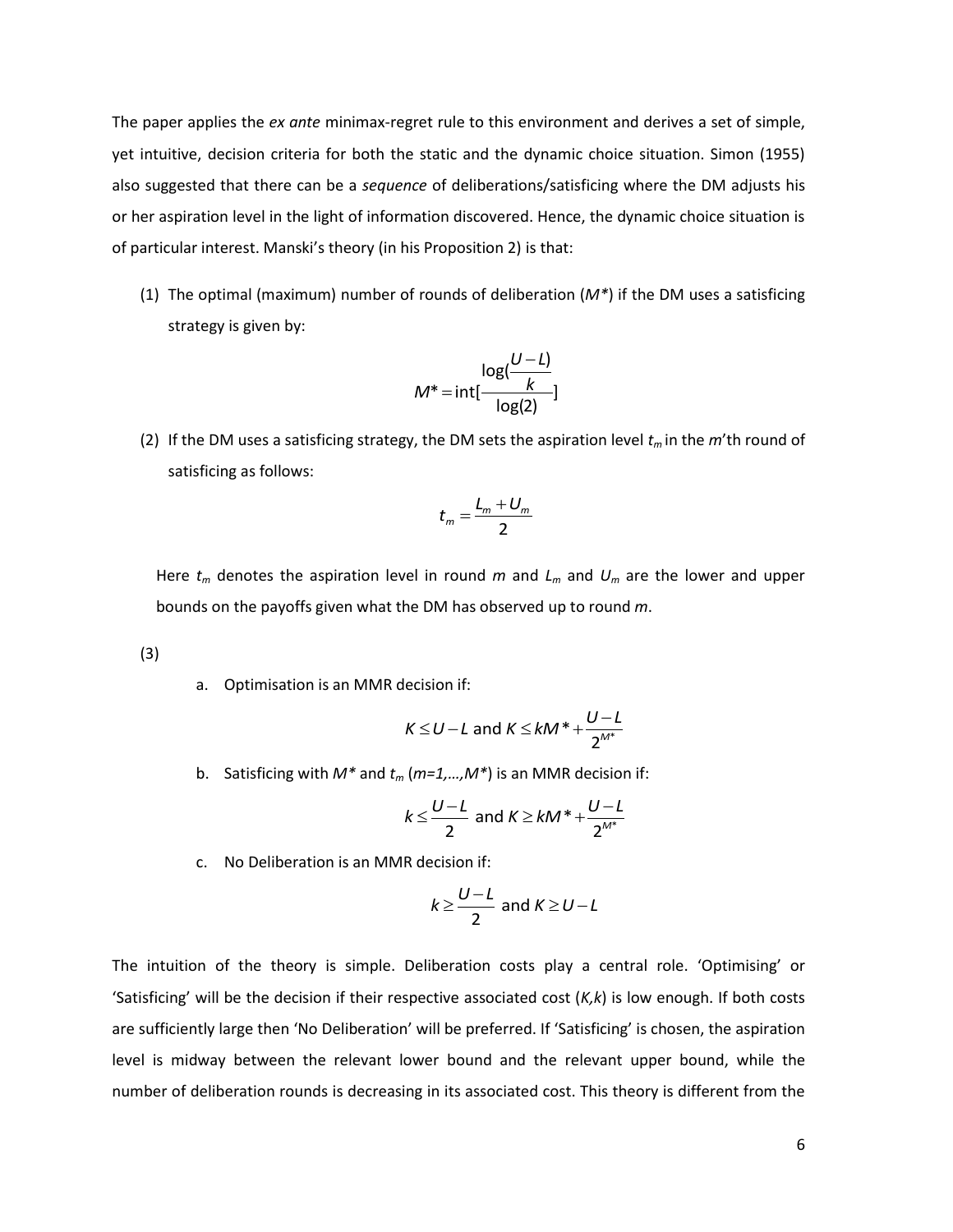existing search literature in that it provides the concept of satisficing search that follows more closely Simon's perception of adaptive aspiration levels than standard search models. It clearly states *when* the DM should satisfice. It also provides a solution to the choice of aspiration levels.

Before we move on to the experiment, let us briefly translate the above theory into a description of behaviour. The DM starts with knowing that there is a set of payoffs (the number of them unknown) lying between some lower bound *L* and some upper bound *U*. The DM is told the values of *k* and *K*. The first thing that the DM needs to do is to design a *strategy.* This depends on the values of *k* and *K*. If these are sufficiently large (see 3c above), the DM decides not to incur these costs and chooses 'No Deliberation'. The DM is then told and given the payoff of the first action in the choice set, and that is the end of the story.

If *K* is sufficiently small (see 3a above) the DM decides to incur this cost and 'Optimise' and hence learn the highest payoff. He or she gets paid the highest payoff minus *K*, and that is the end of the story.

The interesting case is 3b, where *k* is sufficiently small and *K* sufficiently large. The DM then decides to satisfice with (a maximum<sup>3</sup> of) M\* rounds (as given by 1 above)<sup>4</sup> of satisficing. In each of these *M\** rounds, the DM sets an aspiration level, pays *k*, and is told at the end of the round whether or not there are payoffs greater than or equal to the stated aspiration level. More precisely, the DM is told whether there are 0, 1 or more than 1 payoffs greater than or equal to the stated aspiration level .The DM then updates his or her views about the lower and upper bounds on the payoffs in the light of the information received. This updating procedure is simple:

- If there are **no** payoffs greater than aspiration level  $t_m$  then  $L_{m+1} = L_m$  and  $U_{m+1} = t_m$
- If there are payoffs greater than aspiration level  $t_m$  then  $L_{m+1} = t_m$  and  $U_{m+1} = U_m$

where  $L_m$  and  $U_m$  are the lower and upper bounds after *m* rounds of satisficing.

When at most  $M^*$  rounds have been completed the DM gets paid the payoff of the first action in the range between his or her current lower bound and the current upper bound minus *kM* (the costs of deliberation), where *M* is the actual number of rounds of satisficing implemented (*M≤M\*)*.

<sup>3</sup> Depending on what the DM learns he or she may not implement all *M\** rounds.

<sup>4</sup> After these *M\** rounds, the DM should choose 'No Deliberation'. Subjects were informed about that.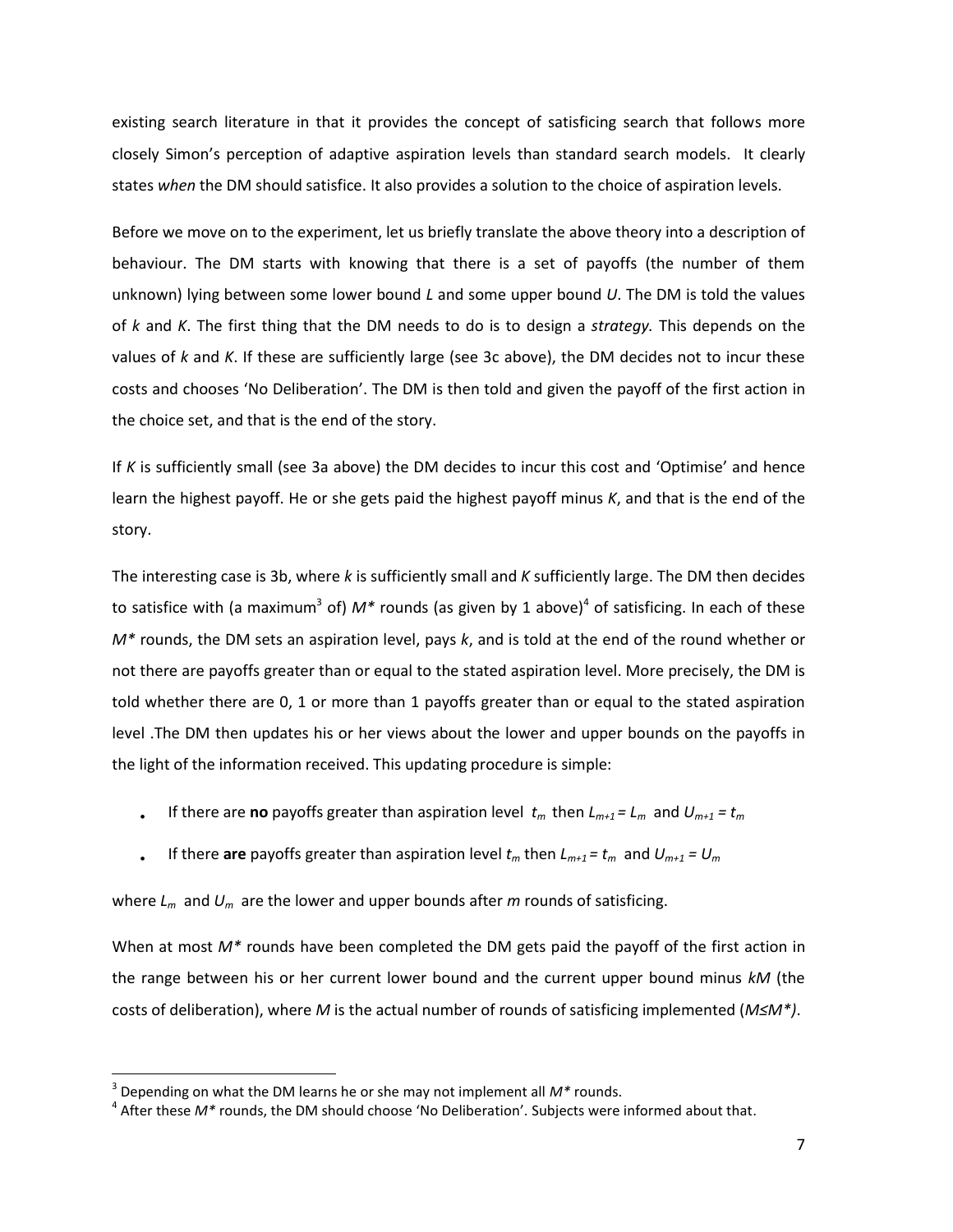This paper reports on an experiment to test the theory. We test whether subjects choose between 'No Deliberation', 'Satisficing' and 'Optimising' correctly (as in (3) above). We also test, when subjects choose to satisfice, whether they choose the correct number of rounds of satisficing (as in (1) above), and whether aspiration levels are chosen correctly (as in (2) above).

#### **3. EXPERIMENTAL DESIGN**

The actual experimental design differs in certain respects from the design of the theory. First, we told subjects that if they implemented 'No Deliberation' they would be paid the *lowest* payoff in the choice set, rather than the payoff of the first-ordered element of the choice set. Second, we only told subjects, when they chose to satisfice with an aspiration level *t*, whether there were or were not payoffs greater than or equal to *t*, and not whether there were 0, 1 or more than 1. Moreover, if after satisficing for *m* rounds, and discovering that there were payoffs in a set [*Lm,Um*], if they chose 'No (further) Deliberation' at that point they would get a payoff equal to the *lowest* payoff in the set [*Lm,Um*] minus *mk*. These differences do not change the predictions of the theory in that an MMR decision-maker will always assume that the first element is the lowest element. Additionally, the *ex ante* choice of *M\** remains the same.

Let us give an example (which was included in the Instructions to the subjects). To make this example clear, we need to introduce some notation: the variable *lvgeal* is defined as the *lowest payoff greater than or equal to the highest aspiration level for which there are payoffs greater than or equal to the aspiration level.* 

On the screen (see the screenshot below) there were three buttons

Click to costlessly exercise at lowest value remaining

Click to ask, at a cost of 1 ECU, if there are payoffs greater than some specified level

Click, at cost of 10 FCU, to find the highest payoff

The one on the left corresponds to 'No Deliberation', the one in the middle to 'Satisfice' and the one on the right to 'Optimise'. In this example *k*=1 and *K*=10.

Suppose – **though the DM does not know this and our subjects were not told this** – that the payoffs are 55 18 75 19 9

If the DM clicks on the left-hand button straight away the income would be 9 (the lowest payoff).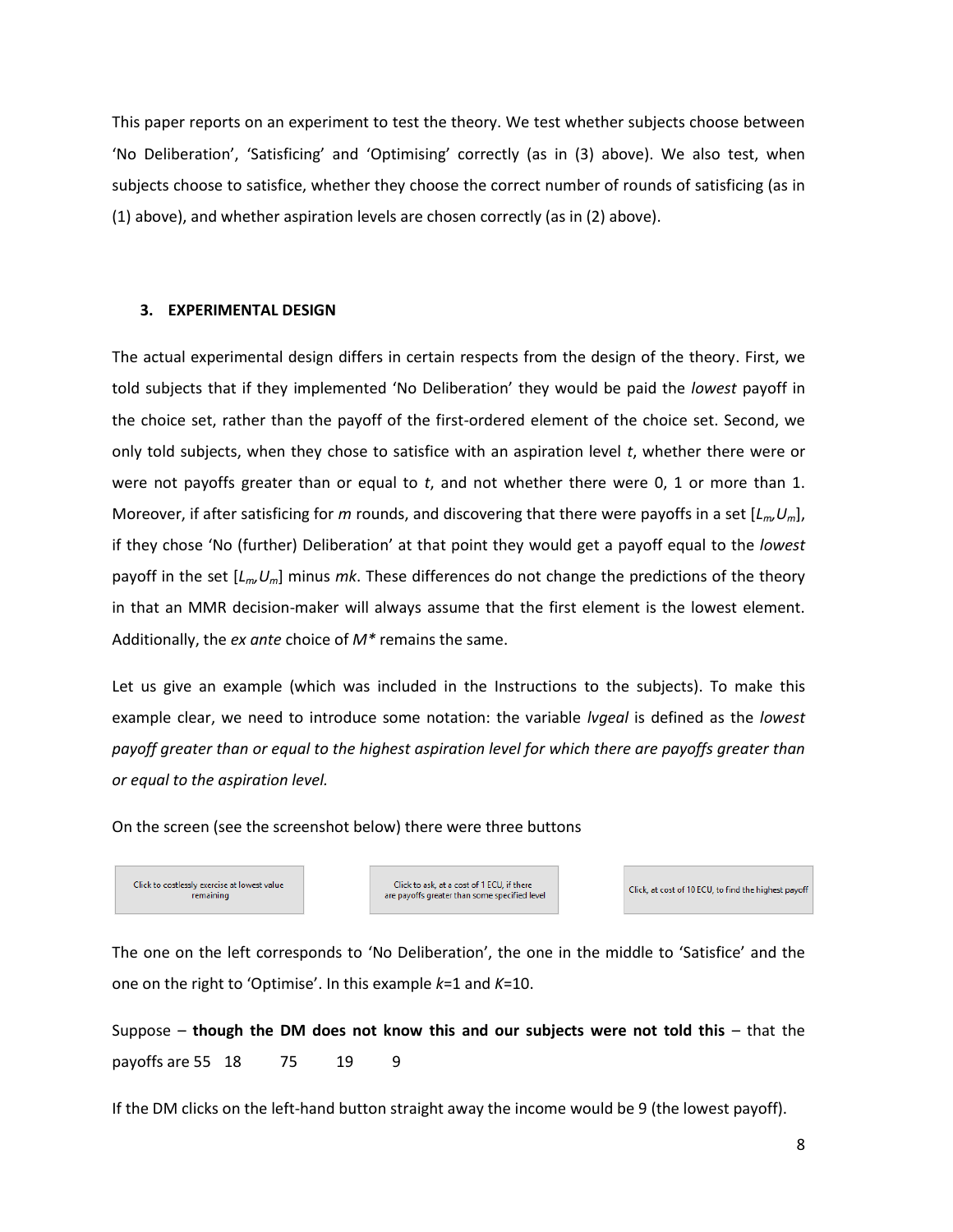If the DM clicks on the right-hand button straight away the income would be 65 (the highest payoff, 75, minus *K*).

If the DM clicked on the middle button and specified an aspiration level of 40, he or she would be told that there *are* payoffs greater than this, but would not be told how many nor what they are. The software would, however, note that the lowest payoff greater than or equal to 40 is 55. This would be the *lvgeal* defined above. If the DM clicked on the left-hand button at this stage his or her income would be 54 (*lvgeal* minus *k*). After this first round of satisficing the DM's *L<sup>1</sup>* and *U<sup>1</sup>* are 40 and 100 respectively.

If the DM now clicks on the middle button again and now specifies an aspiration level of 70, he or she would be told that there *are* payoffs greater than this, but would not be told how many nor what they are. The software would, however, note that the lowest payoff greater than or equal to 70 is 75. This would become the *lvgeal*. If the DM clicks on the left-hand button at this stage the income for this problem would be 73 (*lvgeal* minus *2k*). After this second round of satisficing the DM's *L<sup>2</sup>* and *U<sup>2</sup>* are 70 and 100 respectively.

If the DM now clicks on the middle button a third time, and now specifies an aspiration level of 80, he or she would be told that there are *no* payoffs greater than this. The software would, however, keep the *lvgeal*, 75, in memory. If the DM clicks on the left-hand button at this stage the income for this problem would be 72 (*lvgeal* minus *3k*). After this third round of satisficing the DM's *L<sup>3</sup>* and *U<sup>3</sup>* are 70 and 80 respectively.

Subjects could keep on clicking on the middle button as often as they wanted, but they were told that the cost would be deducted from the payoff each time.

Note that in this particular case, it is better to click on the middle button twice (with aspiration levels of 40 and 70) and then on the left-hand button, rather than to click on either the left-hand button or the right-hand button straight away, and better than to click on the middle button one or three times (with aspiration levels of 40, 70 and 80) and then on the left-hand button. **But this is not always the case**.

In the experiment, 48 subjects were sequentially presented with 100 problems on the computer screen, all of the same type. They were given written **Instructions** and then shown a PowerPoint presentation of the instruction before going on to the main experiment. Subjects were informed of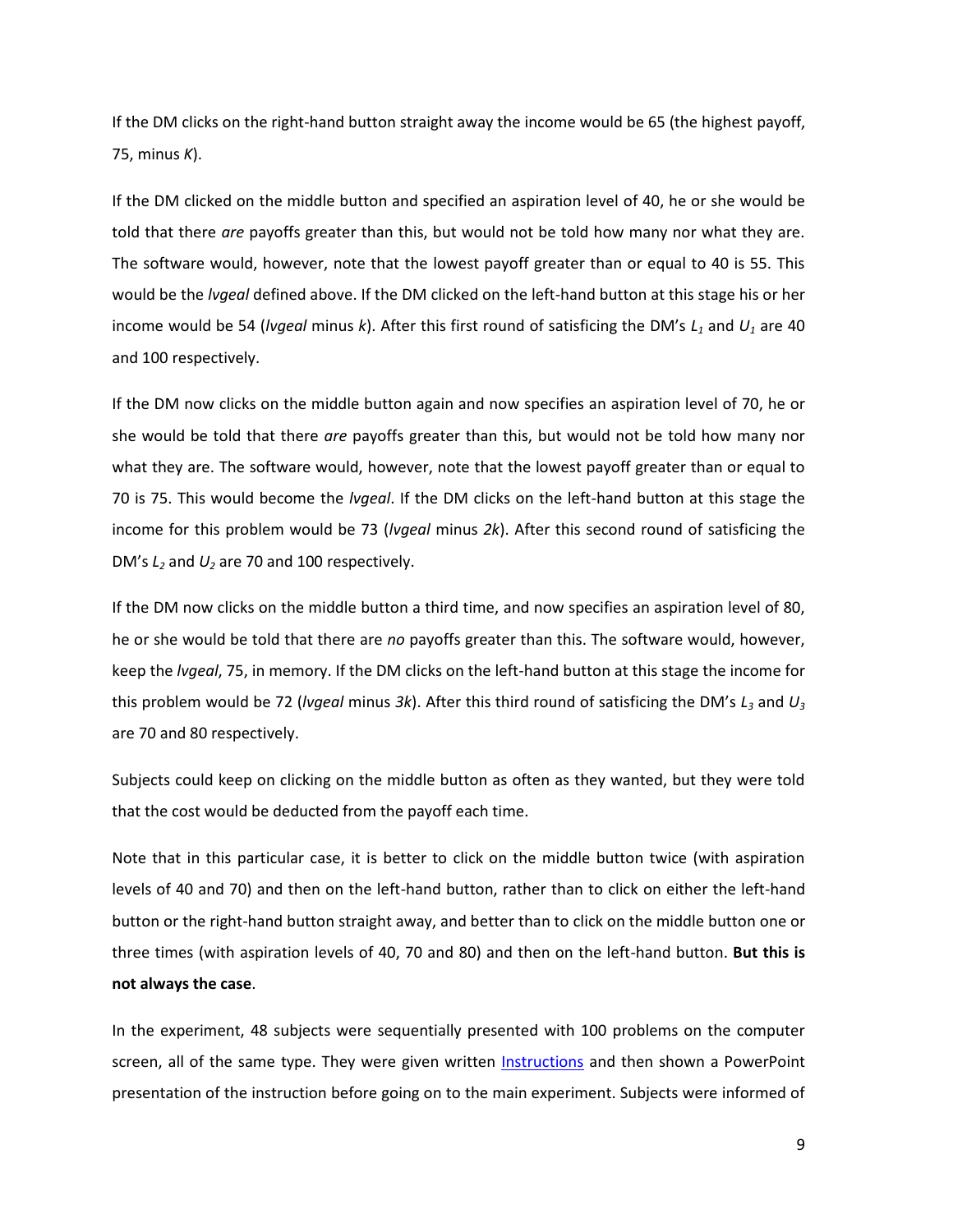the lower *(L)* and upper *(U)* bounds on the payoffs in each problem; these were fixed at 1 and 100 respectively. They were also told the two types of cost; the cost of finding out whether there are any payoffs greater or equal to some specified aspiration level *(k)* and the cost of finding the highest payoff *(K)*. The number of payoffs *(N)* was fixed at 5, though subjects were not given this information<sup>5</sup>. We used the procedure in Stecher *et al* (2011) to generate the ambiguous distributed payoffs. This procedure creates complete ambiguity for subjects as they have no way to put any probabilities on the payoffs. To make this clear to the subjects we inserted Figures 4 and 5<sup>6</sup> in the Instructions. Each of them contains 49 distributions, each of 10,000 replications. In Figure 4 the drawings were from a uniform distribution over the entire range; in Figure 5 from an ambiguous distribution as derived using the Stecher *et al* (2011) method. It will be seen that all the distributions in Figure 4 are approximately uniform, while those in Figure 5 are all completely different. We told the subjects that "this means that one cannot attach probabilities to each of the numbers coming up. Probabilities are undefined."

We ran two different treatments, Treatment 1 and Treatment 2. In each of these subjects were presented with 100 problems. In Treatment 1, we had four different values for *k* and *K* (with *N*, *L*  and *U* fixed across the 100 problems); and we gave the subjects these 4 problems in 4 blocks of 25, with the order of the blocks randomised across subjects. In Treatment 2, we had 100 different values for *k* and *K* in each of the 100 problems, and presented the problems in a randomised order (again with *N*, *L* and *U* fixed across the 100 problems). Figures 1 illustrates. Figure 2 shows the predictions of the theory.

 $<sup>5</sup>$  This is not relevant to the theory.</sup>

 $^6$  These Figures can be found in the Appendix.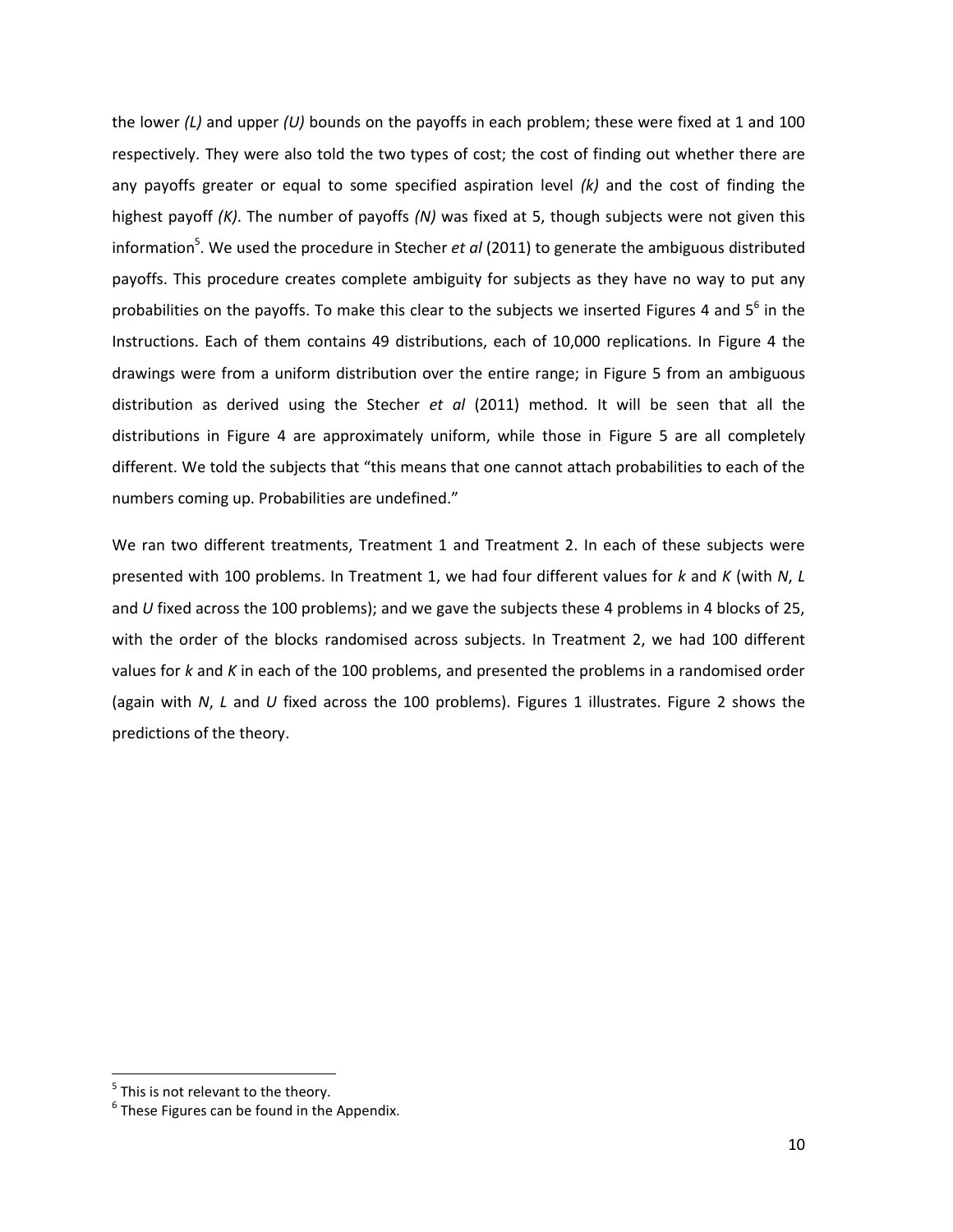

**Figure 1**. Sets of *k* and *K* for Treatment 1 (left) and Treatment 2 (right) plotted in the parameter space.

**Figure 2**. Partition of the parameter space into areas corresponding to the theoretical predictions



All 48 subjects completed the experiment which was conducted in th[e EXEC Lab](https://www.york.ac.uk/economics/research/centres/experimental-economics/) at the University of York. Subjects' ages ranged from 18 to 44 years. Educational backgrounds were: high school graduate or equivalent (9 subjects); college credit (8); bachelor degree (19); master degree (11); and professional degree (1). 46 subjects reported themselves as a student (8 subjects in a bachelor degree, 9 subjects in a master degree and 11 subjects in doctoral degree); one subject was a member of staff at the University of York; one subject did not report his/her current degree/position. Subjects' ethnicities were mainly White (26 subjects) while 18 were Asian/Pacific Islander, 3 were Black or African American and 1 other. There were only 5 subjects who had any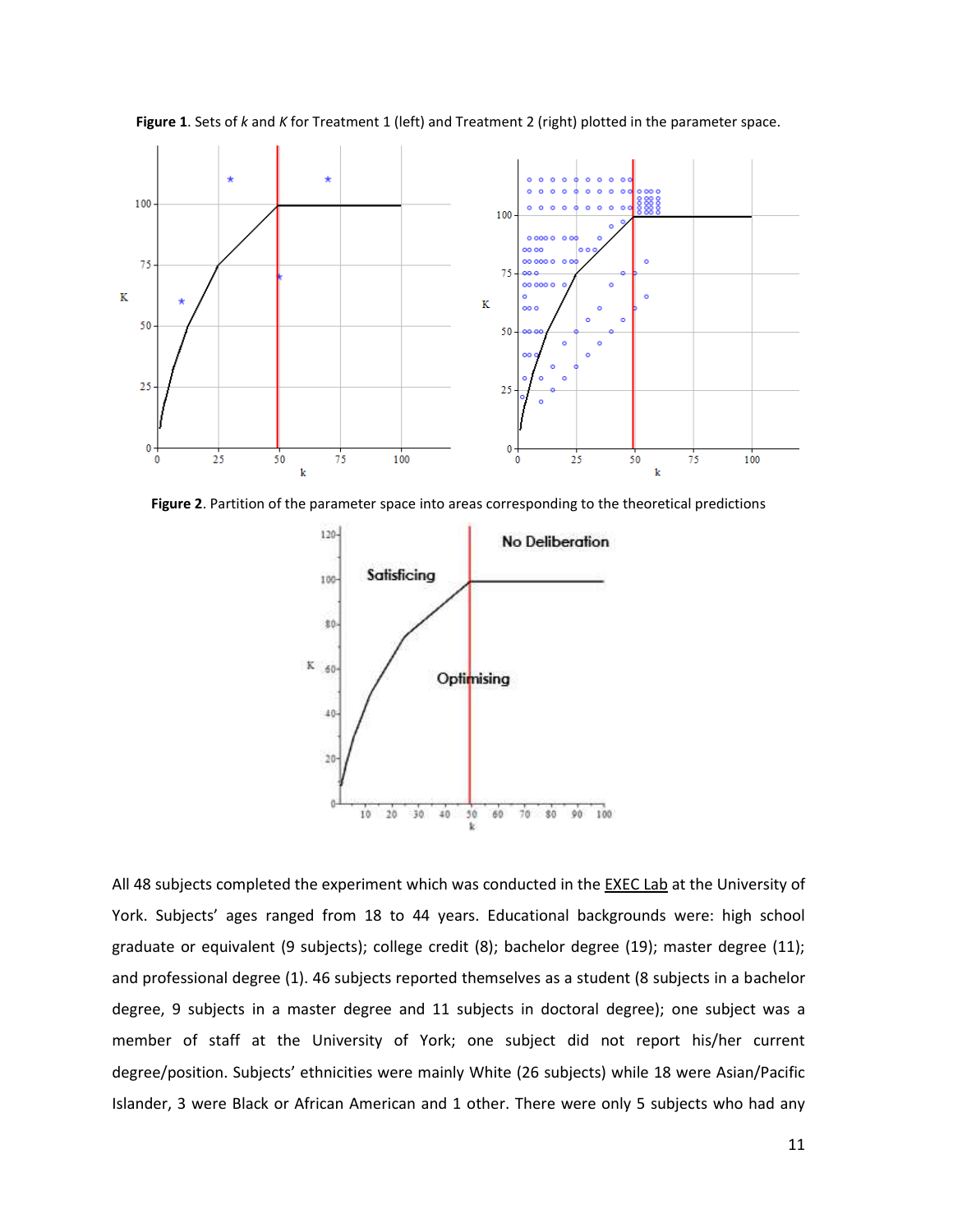work experience related to finance or economics, but most of them (34 subjects) had previously participated in an economics experiment.

To be a fair test of the theory, we need to give incentives to the subjects to act in accordance with it. We should repeat the fact that the theory is an *ex ante* theory: it tells DMs what to do as viewed from the beginning of a problem; it assumes commitment. Clearly, given the nature of the experiment, we cannot observe what the subjects plan *ex ante*, nor can we check whether they implement their plan. All we can observe is what they do, so we are testing the theory in its entirety – meaning the validity of *all* its assumptions<sup>7</sup>. *Ex ante* the objective of the theory is to minimise the maximum regret. *Ex ante* Regret is the difference between the maximum possible income and their actual income. The maximum possible value of the former is exogenous – it depends upon the problem which in our case is always 100 *ex ante*. So minimising the *ex ante* maximum regret is achieved by maximising their income. So we paid them their (average<sup>8</sup>) income.

A subject's payment from the experiment was their average income from all 100 problems plus the show-up fee of £2.50. Average income was expressed in Experimental Currency Units (ECU). Each ECU was worth 33⅓p; that is 3 ECU was equivalent to £1. They filled in a brief questionnaire after completing all problems on the computer screen, were paid, signed a receipt and were free to go. The average payment was £13.05. This experiment was run using purpose-written software written (mainly by Paolo Crosetto) in Python 2.7.

### **4. RESULTS AND ANALYSES**

 $\overline{\phantom{0}}$ 

The purpose of the experiment was to test Proposition 2 of Manski (2017) as stated in section 3. First, we compare the actual and theoretical decisions for all subjects and in each treatment. Second, we compare the actual and theoretical predictions for income and regret. Third, we analyse the number of rounds of satisficing by comparing the theoretical and actual number for all

<sup>7</sup> An alternative design would be to ask subjects to state a plan and then *we* implement it. But 'stating a plan' is not straightforward – not only would subjects have to state whether they want to have 'No Deliberation', 'Optimise' or 'Satisfice', they would also have to specify their rules for choosing their aspiration levels. Asking subjects to do this would be immeasurably more difficult than asking them to play out the problems. We expand on this in our conclusions.

 $^8$  If subjects are maximising their income on each problem they are maximising their average income, and *vice versa*, as problems are independent.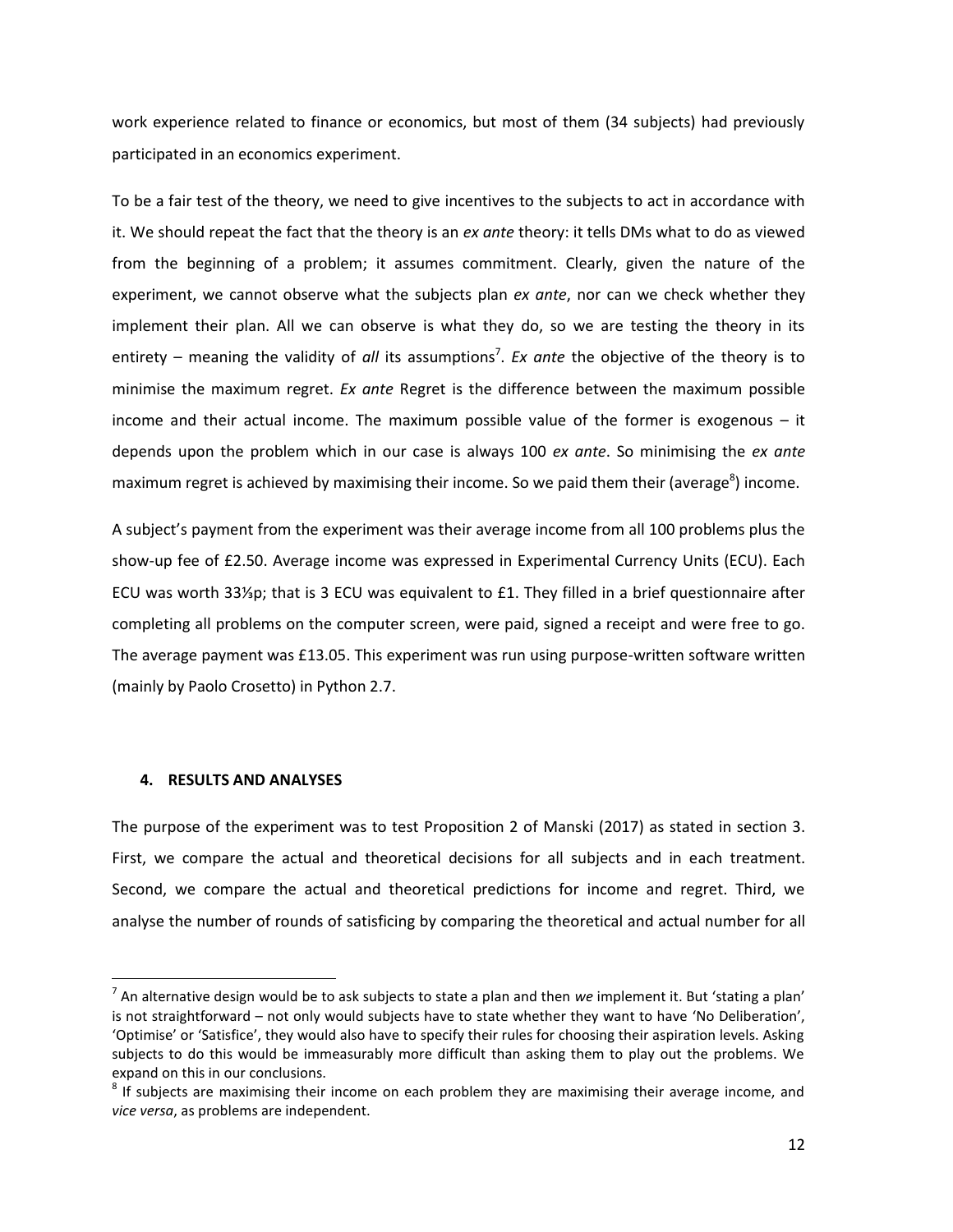subjects and both treatments. Finally, we analyse the subjects' actual aspiration levels and compare them with those of the theory.

#### **4.1 When to Satisfice**

Our experiment gives us 4,800 decisions (between 'No Deliberation', 'Satisficing' and 'Optimising') across 48 subjects and 100 problems. Table 1 gives a comparison of the actual and the theoretical decisions; here the main diagonal indicates where subjects followed the theoretical prediction. From this table it can be seen that 2,693 out of the 4,800 decisions (56.10%) are in agreement with the theoretical. The number of theoretical predictions for each strategy can be found at the end of each row while the total number of subjects' decisions can be found at the bottom of each column. Subjects appear to choose 'No Deliberation' significantly more than the theoretical prediction (49.88% compared with 17.50%). Comparing Treatment 1 with Treatment 2 shows that Treatment 2 is closer to the Manski optimal than Treatment 1: 1,476 out of 2,400 actual decisions (61.50%) match with the theoretical in Treatment 2 compared to 1,217 out of 2,400 actual decisions (50.71%) in Treatment  $1<sup>9</sup>$ 

| Subjects' choices  |                  |                    |           |          |               |  |  |
|--------------------|------------------|--------------------|-----------|----------|---------------|--|--|
|                    |                  | No<br>Deliberation | Satisfice | Optimise | <b>Totals</b> |  |  |
|                    | No Deliberation  | 717                | 98        | 25       | 840           |  |  |
| Manski's<br>theory |                  | (85.36%)           | (11.67%)  | (2.98%)  | (17.5%)       |  |  |
|                    | <b>Satisfice</b> | 1,079              | 1,895     | 146      | 3,120         |  |  |
|                    |                  | (34.58%)           | (60.74%)  | (4.68%)  | (65%)         |  |  |
|                    |                  | 598                | 161       | 81       | 840           |  |  |
|                    | Optimise         | (71.19%)           | (19.17%)  | (9.64%)  | (17.5%)       |  |  |
|                    | <b>Totals</b>    | 2,394              | 2,154     | 252      | 4,800         |  |  |
|                    |                  | (49.88%)           | (44.88%)  | (5.25%)  |               |  |  |

**Table 1**. Actual *vs* Theoretical Decisions for All the Subjects

The number in parentheses indicates the percentage by row and column

In Table 2 we compare the actual and theoretical average income and average regret. Obviously, it must be the case that actual regret is higher than the theoretical regret (as subjects were not always following the theory). Subjects also have a higher average income. This suggests that subjects may have been working with a different objective function<sup>10</sup>, or making some assumption

 $9$  Tables reporting results for treatment 1 and treatment 2 can be found in the Appendix.

<sup>&</sup>lt;sup>10</sup> For example, maximising Expected Utility.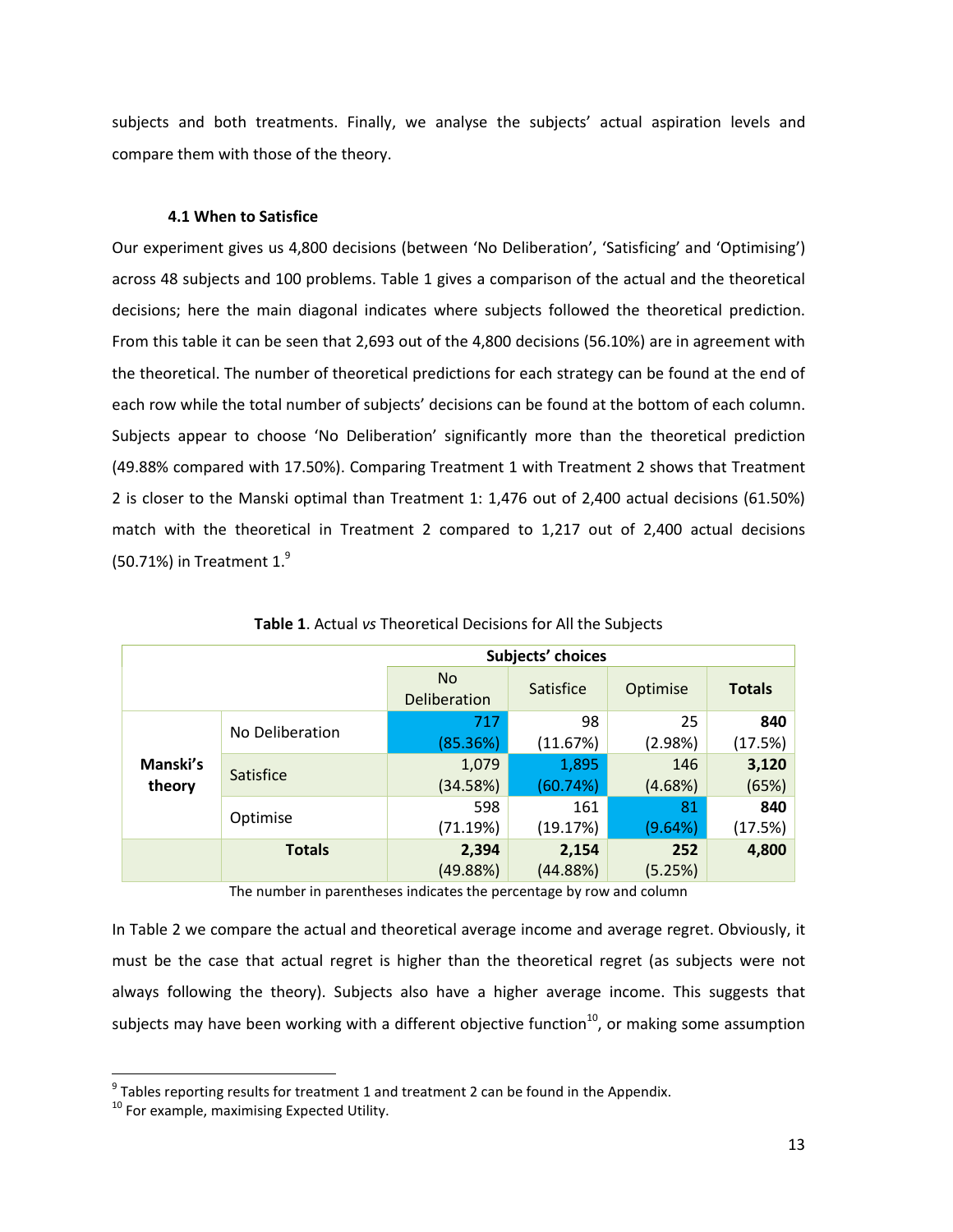about the distribution of the payoffs that was not true<sup>11</sup>. Comparing the two treatments, we see that subjects in Treatment 2 have relatively better results in terms of the average income (33.40 ECU to 30.10 ECU) and regret (95.20 ECU to 121.10 ECU) than in Treatment 1. This is interesting, as the idea of Treatment 1 (where each problem was repeated 25 times) was to give subjects a chance to learn; we had expected performance to be better there. Perhaps they learnt about the 'distribution' of payoffs and therefore departed from the theory?

| <b>Average Income and Regret</b> |               |                    |               |  |  |  |  |
|----------------------------------|---------------|--------------------|---------------|--|--|--|--|
|                                  |               | <b>Theoretical</b> | <b>Actual</b> |  |  |  |  |
| <b>All Subjects</b>              | <b>Income</b> | 24.30              | 31.80         |  |  |  |  |
|                                  | <b>Regret</b> | 65.70              | 108.20        |  |  |  |  |
| <b>Treatment 1</b>               | <b>Income</b> | 21.60              | 30.10         |  |  |  |  |
|                                  | <b>Regret</b> | 72.70              | 121.10        |  |  |  |  |
| <b>Treatment 2</b>               | <b>Income</b> | 270                | 33.40         |  |  |  |  |
|                                  | <b>Regret</b> | 58.70              | 95.20         |  |  |  |  |

**Table 2**. Actual Average *vs* Theoretical Average for Income and Regret

### **4.2 How to Satisfice**

Table 3 compares the theoretical (maximum<sup>12</sup>) and the actual number of rounds of satisficing (obviously restricted to the cases where they actually satisficed). There are 452 problems out of 3,120 problems (14.49%), where the subjects should satisfice, and where they choose the same number of rounds of deliberation as the theoretical prediction. The difference between treatments is small: 16.67% and 11.89% matches of theoretical and actual number of rounds of deliberation, for treatments 1 and 2 respectively. Generally they choose fewer rounds of satisficing than the theory predicts<sup>13</sup>.

 $\overline{a}$ 

 $11$  For example, assuming that the distribution was uniform.

 $12$  Note that if subjects were following the theory with our design, the actual number of rounds would be equal to the *M\*,* while in the theory the actual number could be less than *M\** (because they would stop satisficing if they discovered the highest payoff).

 $13$  This is not a consequence of our experimental design which encourages subjects to choose the maximum number of rounds. Indeed with the theory we might observe numbers below the theoretical maximum.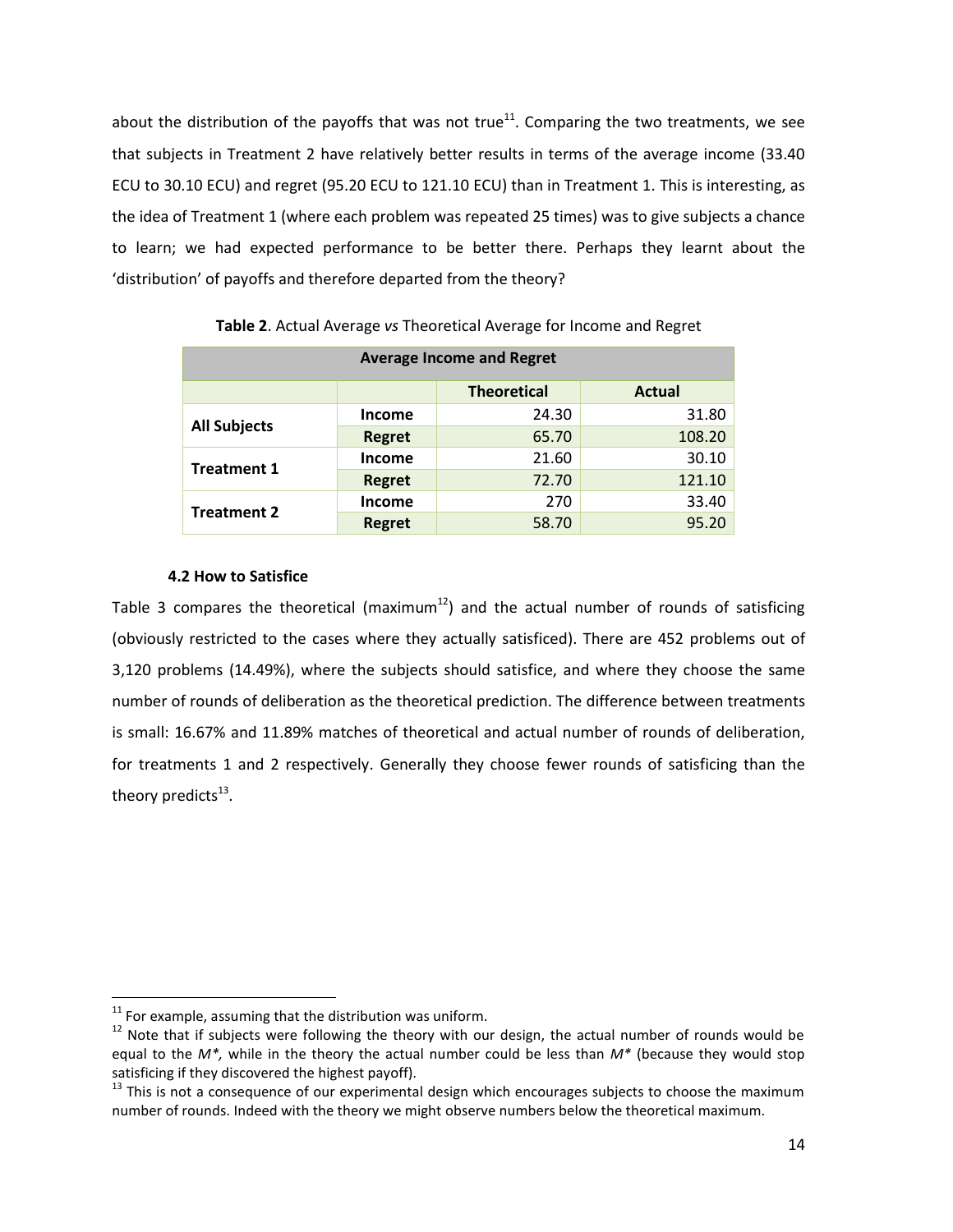|        | Actual number of rounds of satisficing |       |       |     |     |    |    |   |   |   |   |              |               |
|--------|----------------------------------------|-------|-------|-----|-----|----|----|---|---|---|---|--------------|---------------|
|        | M                                      | o     |       |     | з   | 4  |    | 6 |   | 8 |   | 11           | <b>Totals</b> |
|        | 0                                      | 1,448 | 200   | 19  | 8   |    |    |   |   |   | 0 |              | 1,680         |
| Φ      |                                        | 852   | 312   | 46  | 8   | 4  | 0  | 0 |   |   |   | $\mathbf{0}$ | 1,224         |
| €<br>s |                                        | 132   | 163   | 34  |     |    |    | 0 |   |   | 0 | 0            | 336           |
| śki    | 3                                      | 190   | 532   | 248 | 69  | 13 | 4  | 0 | O |   | 0 | $\Omega$     | 1,056         |
| āΝ     |                                        | 19    | 89    | 85  | 38  | 27 | 4  |   |   |   | 0 | $\Omega$     | 264           |
|        | 5                                      | 18    | 71    | 67  | 44  | 26 | 10 | ᅩ |   |   |   | $\mathbf{0}$ | 240           |
|        | <b>Tots</b>                            | 2,659 | 1,367 | 499 | 174 | 71 | 20 | 3 | 3 |   | 2 |              | 4,800         |

**Table 3**. Actual *vs* Theoretical Number of Rounds of Satisficing

Figure 3 shows a plot of actual *vs* theoretical aspiration levels for all subjects (and separately for those in Treatments 1 and 2) where the subjects chose to satisfice<sup>14</sup>. We calculate the theoretical aspiration level based on the relevant lower and upper bounds at the time of choosing satisficing. The forty-five degree line shows what subjects should do if they select their aspiration level according to the theory. The figure shows that subjects' aspiration levels increase with the theoretical levels, although the mean equality test shows a rejection of equal means between the actual and theoretical aspiration level when subjects do satisficing (t-test = 15.19, p = 0.000) for all the subjects. Doing this analysis for each treatment separately shows the same result.

**Figure 3**. Actual *vs* Theoretical Aspiration Level



<sup>&</sup>lt;sup>14</sup> We exclude the few outliers when the subjects put their aspiration level above 100. There were 39 (1.2%) out or out of 3347 cases where this happened.

l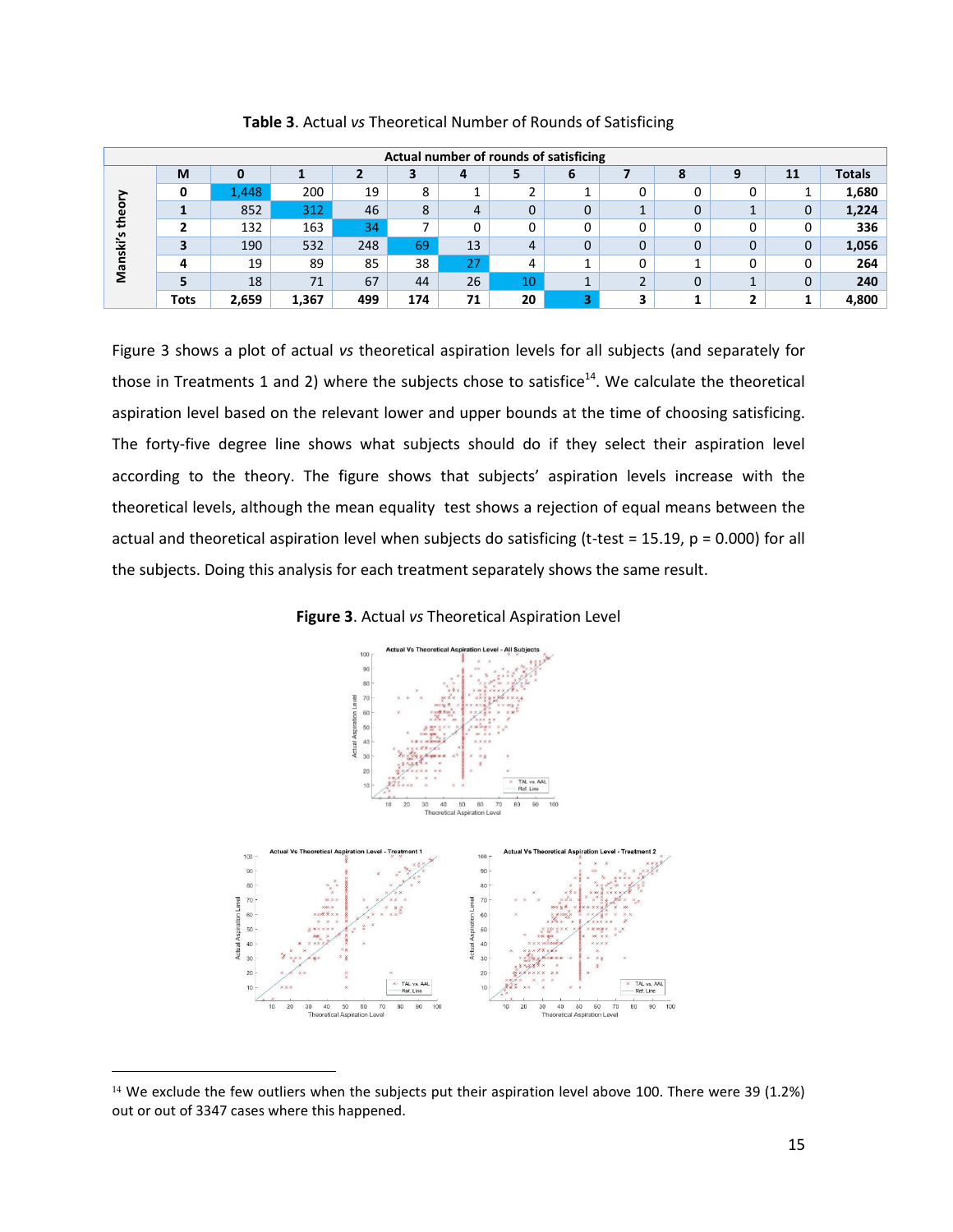We now investigate more closely whether subjects set their aspiration level as the theory predicts: equal to the mid-point between the relevant upper and lower bounds. We report below regressions of the actual aspiration level against the optimal level. If the theory holds, the intercept should be zero and the slope should be equal to 1. We omit observations where the aspiration level was above the upper bound (see footnote 9), and accordingly, carry out truncated regressions. Before we proceed to the regressions, we note that the correlations between the actual and theoretical aspiration level 0.544 over all subjects, 0.513 for Treatment 1 and 0.569 for Treatment 2.

|                        | Model 1  | <b>Model 2</b> |
|------------------------|----------|----------------|
| Theoretical aspiration | 0.994    | 1.144          |
| level                  | (0.0208) | (0.0071)       |
|                        | $7.662*$ |                |
| Constant               | (1.035)  |                |
| Observations           | 3,308    | 3,308          |
| Wald chi <sup>2</sup>  | 2,273.52 | 25,592.94      |

**Table 4.** Regressions of the Actual Aspiration Level on the Theoretical Aspiration Level for All Subjects

Note: \*indicates significance at 1% against the null that the true is 1.0 or 0.0 as appropriate.

Table 4 shows that the coefficient on the theoretical aspiration level is not significantly different from 1 in Model 1. However in Model 1 we have included a constant term which should not be there; unfortunately it is significantly different from 0, which it should not be. If we remove the constant term to get Model 2, we find that the slope coefficient is almost significantly different from 1. So this table tells us that subjects are almost but not quite following the Manski's rule.

We broke down the analysis of Table 4 by treatments. The results are similar for Model 1 in both treatments. In Model 2, we find that the slope coefficient is significantly different from 1 in both treatments.

We now delve deeper and try to understand how the actual aspiration levels are determined, and in particular, how they are related to the upper and lower bounds. We present below regressions of the subjects' aspiration level as a function of these bounds. If following the theory the relationship should be *ALim = 0.5Lim + 0.5Uim* (where *ALim* is subject *i*'s aspiration level in round *m* of satisficing and *Lim* and *Uim* are the relevant lower and upper bounds). As before, we have excluded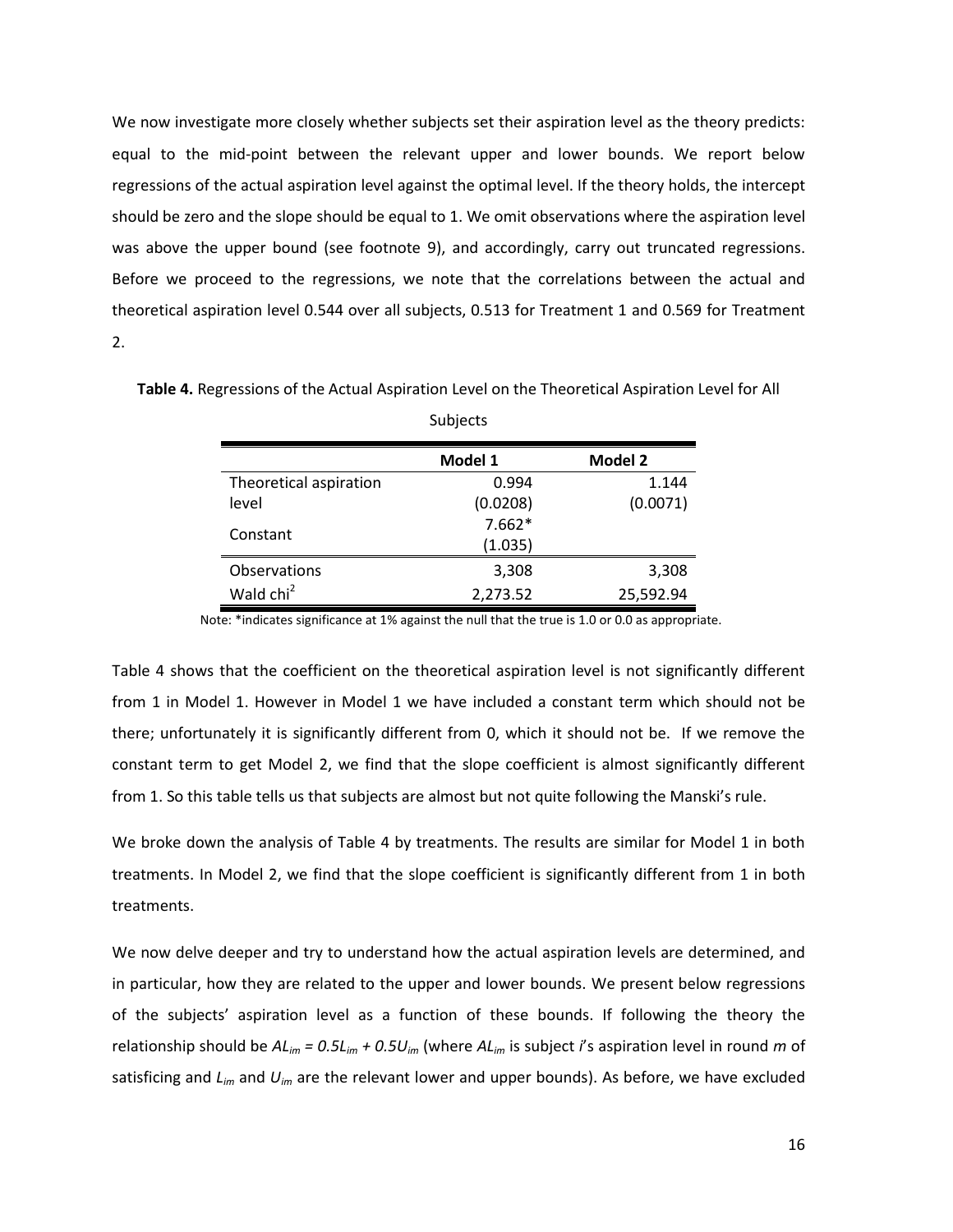outliers (aspiration levels greater than the upper bound) from the regression and performed truncated regressions.

|                       | Model 1  | <b>Model 2</b> |
|-----------------------|----------|----------------|
| Lower bound           | $0.439*$ | $0.441*$       |
|                       | (0.0156) | (0.0158)       |
|                       | $0.546*$ | $0.583*$       |
| Upper bound           | (0.0153) | (0.00421)      |
| Constant              | 3.489*   |                |
|                       | (1.315)  |                |
| Observations          | 3,308    | 3,308          |
| Wald chi <sup>2</sup> | 2,457.69 | 32,335.35      |
| Likelihood ratio      | 710.82   | 2,113.65       |

**Table 5**. Regressions of the Actual Aspiration Level on the Lower and Upper Bounds for All Subjects

Note: \*indicates significance at 1% against the null that the true is 0.5 or 0.0 as appropriate.

Table 5, over all the subjects, shows that the estimated parameters on the bounds are significantly different from the theoretical value of 0.5, and that the subjects put more weight on the upper bound and less on the lower bound when they select their aspiration levels.

If we break down the analysis of Table 5 by treatments, we see some differences between them. In Treatment 1 the estimated parameters are significantly different from the theoretical 0.5 (with more weight put on the upper bound than the lower), while in Treatment 2 they are much closer (and indeed only significantly different from 0.5 for one estimated parameter). So in Treatment 2 the subjects are closer to the theory in this respect than in Treatment 1. This confirms an earlier result. Possibly it was a consequence of the fact that in Treatment 2 each problem was an entirely new one, while in Treatment 1 (where 4 problems were given in blocks of 25) subjects were 'learning' about the distribution of payoffs<sup>15</sup> and thus departing from the theory: as the subjects were working through the 25 problems they felt that they were getting some information about the 'distribution'.

<sup>&</sup>lt;sup>15</sup> This raises an interesting theoretical point: if we observe 25 repetitions of an ambiguous process, can we learn about it?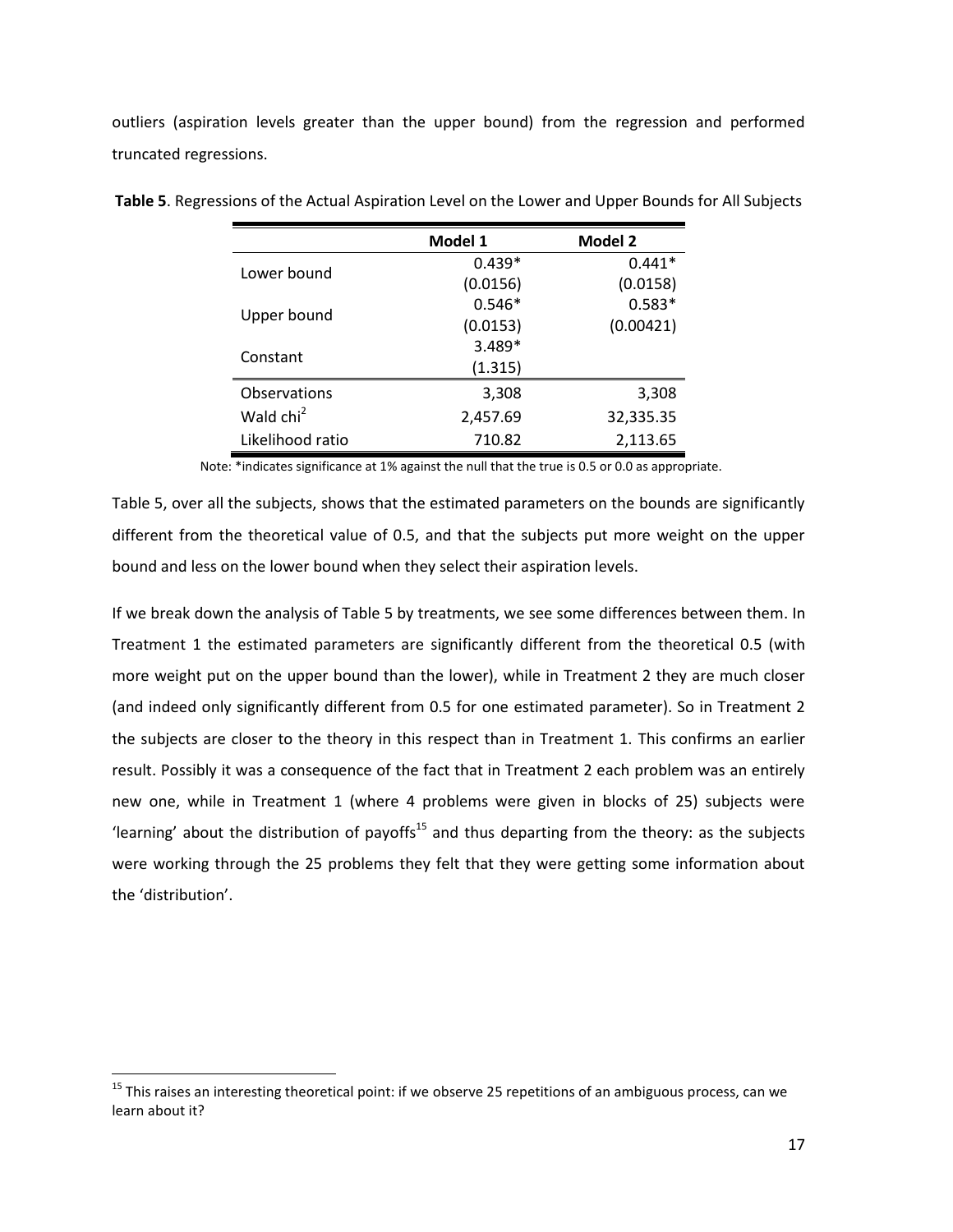#### **5. CONCLUSIONS**

 $\overline{\phantom{0}}$ 

The overall conclusion must be that subjects were not following the part of the theory regarding the 'when' question: the choice between 'No Deliberation', 'Satisficing' and 'Optimising', possibly as a consequence of our experimental design<sup>16</sup>. However, the choice of the number of rounds of satisficing is closer to the theory. The first of these is a particularly difficult task and the second slightly less difficult, and therefore these results may not be surprising. In addition, subjects may have experienced difficulties in understanding what was meant by an ambiguous distribution. However, when it comes to the choice of the aspiration levels, subjects are generally close to (though sometimes statistically significant from) the optimal choice of *(L+U)/2*. This latter task is easier and more intuitive. So it seems that the 'when' part of the theory is not empirically validated, while part of the 'how' part receives more empirical support.

One serious problem with our experimental test (which we have already mentioned) is that the theory is an *ex ante* theory, and one with commitment (so the DM is resolute), while our experimental test involves observing what subjects actually do. A full *ex ante* test is difficult as we would have to ask subjects to specify, not only their choice of deliberation strategy, but also their choice of conditional aspiration levels. Perhaps we could go part-way there by getting the computer to implement some stated aspiration levels, telling subjects the computer algorithm, and asking subjects simply to choose between 'No Deliberation', 'Satisficing' and 'Optimisation'. This would be a partial test – one answering only the 'when' of the title. Other variations are possible, but all appear to be difficult.

Let us restate that the theory is an *ex ante* theory and one with commitment: the DM is committed to his or her *ex ante* plan and implements it resolutely. The theoretical predictions may be different if the DM is not resolute. Let us illustrate this with the choice of *M\**. At the beginning of the problem the DM calculates *M\** – which depends on *L* and *U* at the beginning. After *m* rounds of satisficing the DM will have updated lower and upper bounds. Suppose he or she re-calculates the relevant  $M^*$  – call this  $M_m^*$ . Will it be true that  $M_m^*$  is equal to  $M^*$ - $m$ ? We see no reason why that should be so  $-$  it depends upon the information that the DM has acquired. So it seems perfectly reasonable that a DM should revise his or her plan as he or she works through a problem. But then

 $16$  Though we should re-iterate that, even though our design differs from that of the theory, the theoretical predictions should be the same.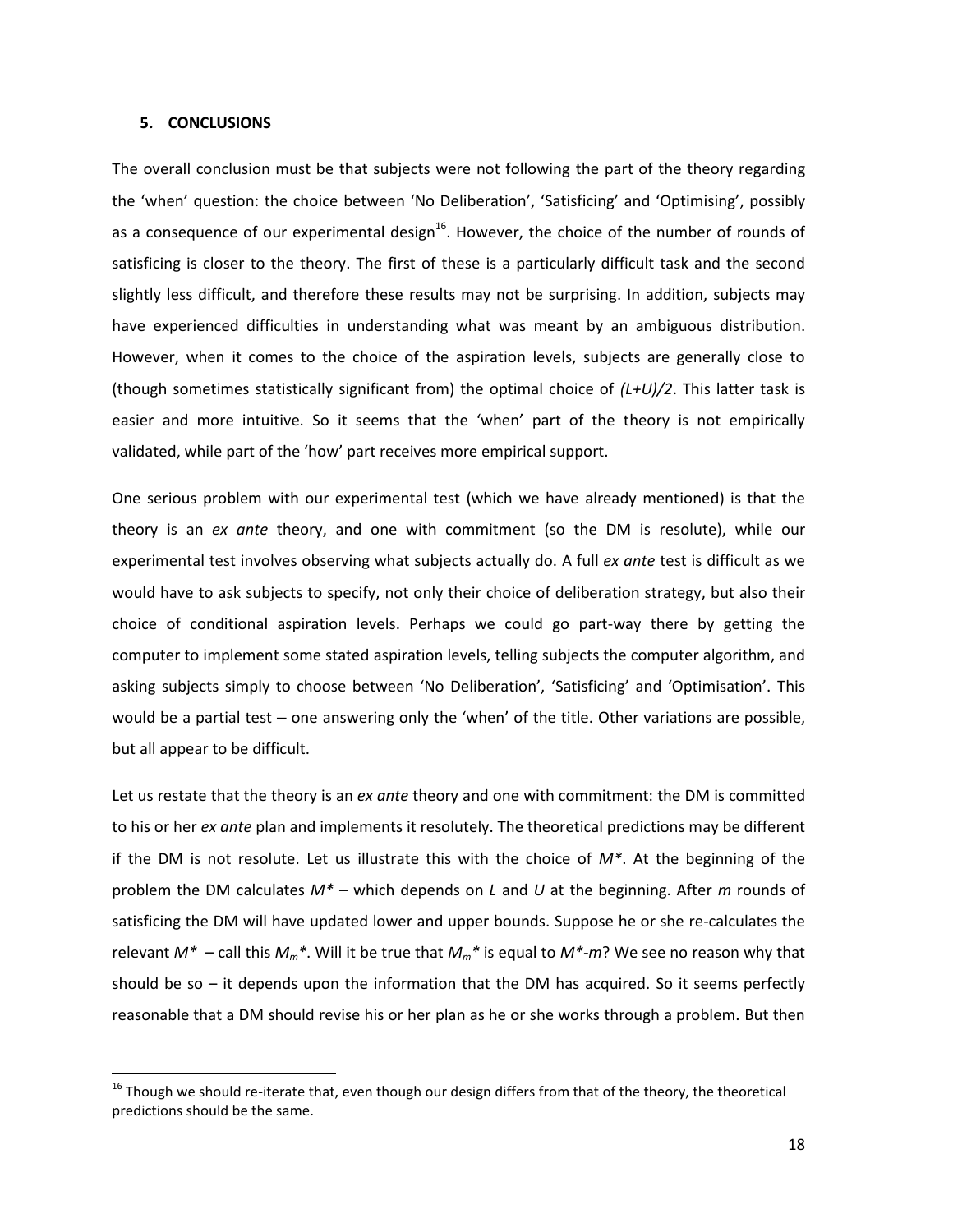this is not the optimal way to solve the problem even if the DM is a MMR agent – backward induction should be employed. Perhaps this is what our subjects were doing?

In conclusion we should note that there are three crucial elements to the theory: the use of the MMR preference functional, commitment and the perception of the payoffs as having an ambiguous 'distribution'. The violation of any of these would lead to a breakdown of the theory. We tried to ensure that subjects perceived the 'distribution' as being ambiguous in our experiment. We tried to incentivise the use of the MMR preference functional by our payment rule, but the subjects could well have had a different objective function<sup>17</sup>. Unfortunately it seems difficult to force commitment on the subjects, and they may well have been revising their strategy as they were working through a problem. Nevertheless subjects seem to have been following the theory in at least one key respect - the choice of their aspiration levels.

#### **REFERENCES**

- Abdellaoui M, Baillon A, Placido L and Wakker P (2011), "The rich domain of uncertainty: source functions and their experimental implementation", *American Economic Review*, *101*, 695– 723.
- Ahn DS, Choi S, Gale D and Kariv S (2010), "Estimating ambiguity aversion in a portfolio choice experiment". Working Paper.
- Caplin A and Dean M (2015). "Revealed preference, rational inattention, and costly information acquisition", *American Economic Review, 105*, 2183-2203.
- Caplin A, Dean M and Martin D (2011), "Search and Satisficing", *American Economic Review, 107*, 2899-2922.
- Cettolin E and Riedl A (2016), "Revealed Incomplete Preferences under Uncertainty: Evidence for Bewley Preferences", Working Paper.
- Chetty R, Looney A and Kroft K (2009), "Salience and taxation: Theory and evidence", *American Economic Review*, *99*, 1145-1177.
- Conlisk J (1996), "Why Bounded Rationality?", *Journal of Economic Literature, 34*, 669-700.

<sup>&</sup>lt;sup>17</sup> For example they could have been Expected Utility maximisers operating under the (wrong) assumption that the distributions were uniform.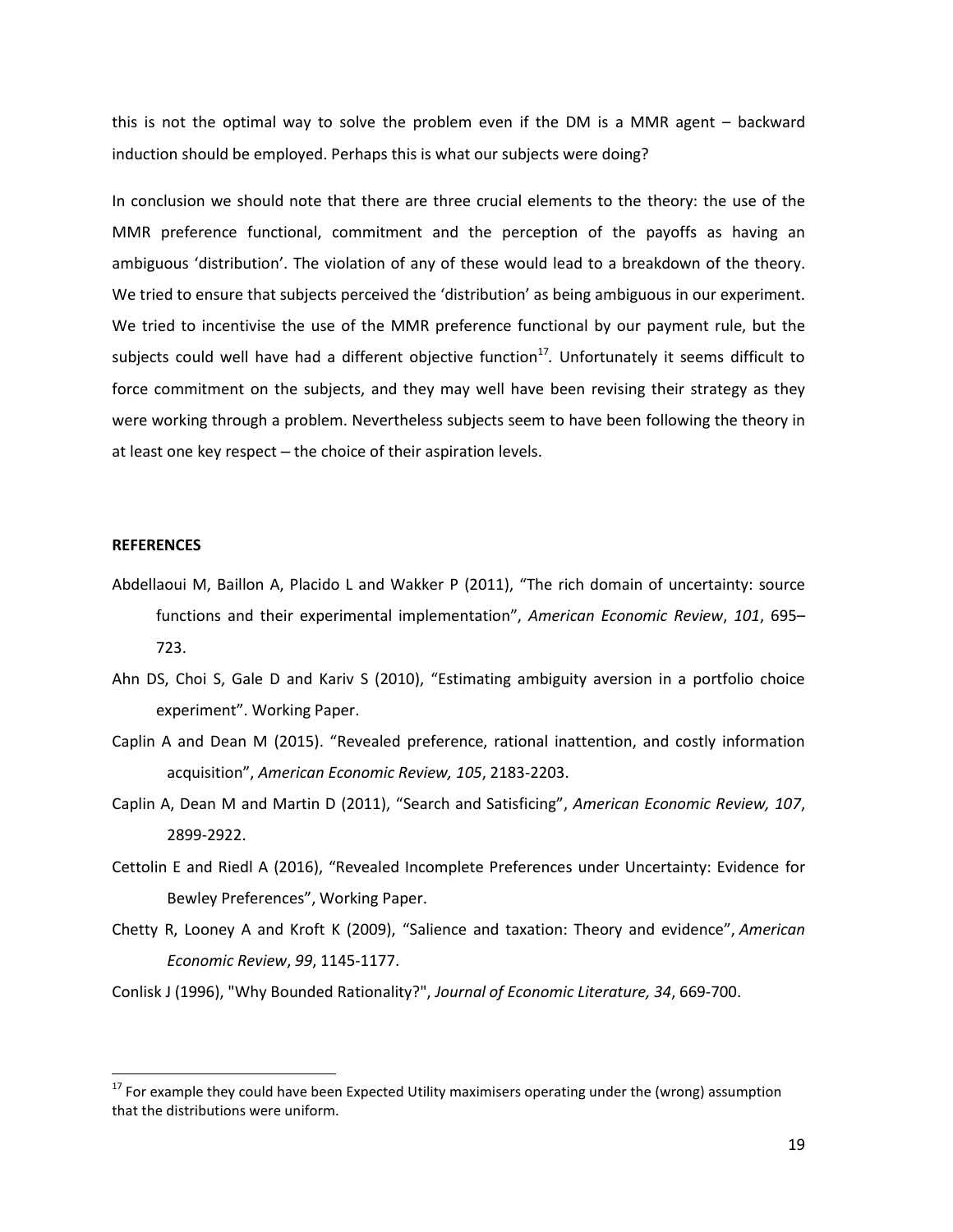- Costa-Gomes M, Cueva C, Gerasimou G and Tejiscak M (2014), "Choice, Deferral and Consistency", School of Economics and Finance Discussion Paper No. 1416, University of St Andrews.
- Danan E and Ziegelmeyer A (2006), "Are Preferences Complete? An Experimental Measurement of Indecisiveness under Risk", Working Paper, 0601, Max Planck Institute of Economics, Strategic Interaction Group.
- De Los Santos B, Hortaçsu A and Wildenbeest MR (2012), "Testing Models of Consumer Search Using Data on Web Browsing and Purchasing Behavior", *American Economic Review, 102*, 2955-2980.
- Dubra J, Maccheroni F and Ok EA (2004), "Expected Utility Theory without the Completeness Axiom", *Journal of Economic Theory, 115,* 118-133.
- Etner J, Jeleva M and Tallon JM (2012), "Decision theory under ambiguity", *Journal of Economic Surveys*,

*26,* 234–270.

Gajdos T, Hayashi T, Tallon JM and Vergnaud JC (2008), "Attitude toward imprecise information", *Journal of Economic Theory*, *140,* 27–65.

Ghirardato P, Maccheroni F and Marinacci M (2004), "Differentiating ambiguity and ambiguity attitude",

*Journal of Economic Theory*, *118*, 133–173.

Halevy Y (2007), "Ellsberg revisited: an experimental study", *Econometrica*, *75*, 503–536.

- Hayashi T and Wada R (2010), "Choice with imprecise information: an experimental approach", *Theory and Decision, 69,* 355-373.
- Hey JD and Pace N (2014), "The explanatory and predictive power of non two-stage-probability theories of decision making under ambiguity", *Journal of Risk and Uncertainty*, *49*, 1-29.
- Hey JD, Lotito G and Maffioletti A (2010), "The descriptive and predictive adequacy of theories of decision making under uncertainty/ambiguity", *Journal of Risk and Uncertainty*, *41,* 81– 111.
- Klibanoff P, Marinacci M and Mukerji S (2005), "A Smooth Model of Decision Making Under Ambiguity", *Econometrica*, *73*, 1849-1892.
- Mandler M (2005), "Incomplete Preferences and Rational Intransitivity of Choice", *Games and Economic Behavior, 50,* 255-277.
- Manski CF (2017), "Optimize, Satisfice, or Choose without deliberation? A Simple Minimax-Regret Assessment", *Theory and Decision,* doi:10.1007/s11238-017-9592-1.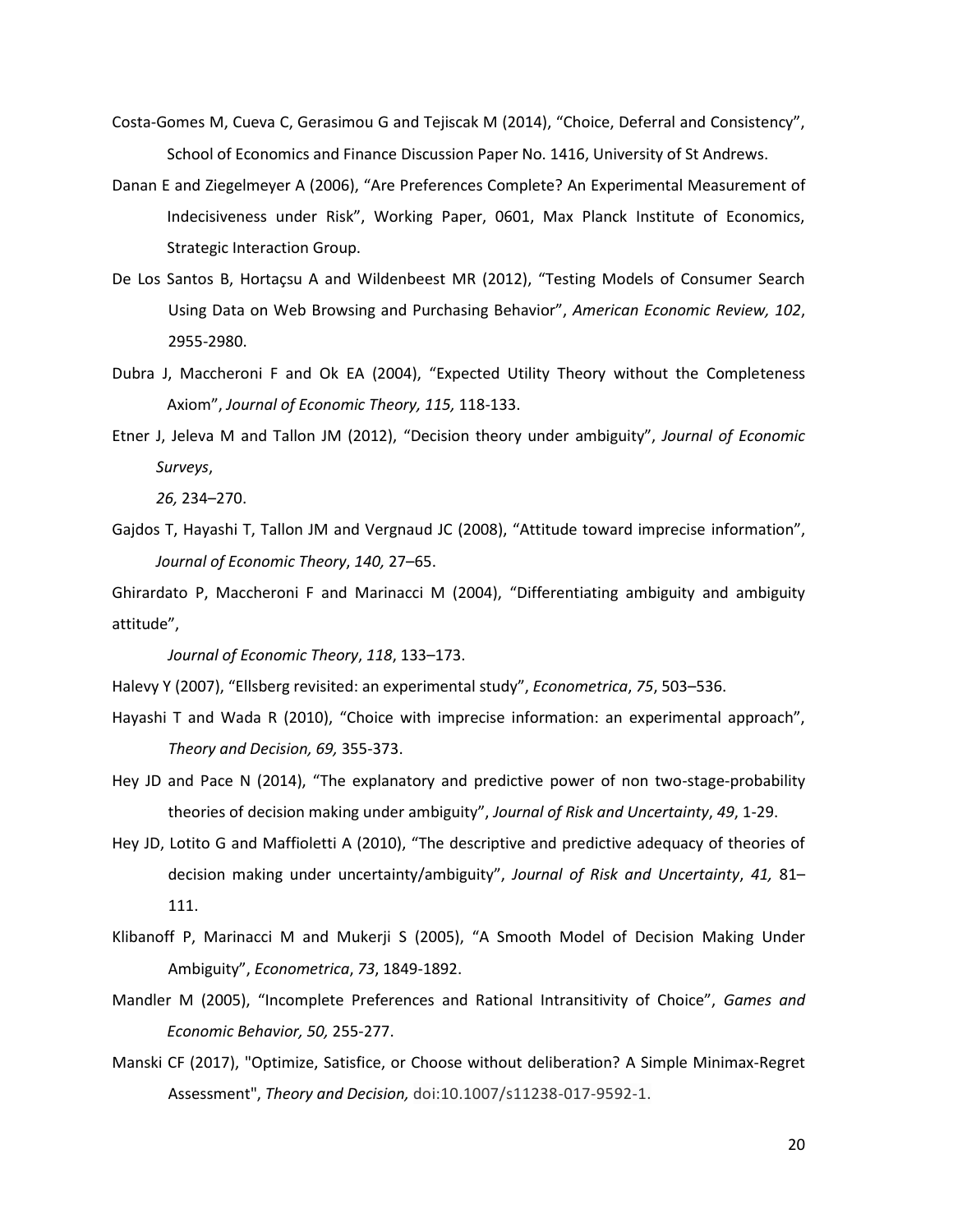- Manzini P and Mariotti M (2014), "Stochastic choice and consideration sets", *Econometrica*, *82*, 1153-1176
- Masatlioglu Y and Nakajima D (2013), "Choice by iterative search", *Theoretical Economics*, *8*, 701- 728.
- Matejka F and McKay A (2015), "Rational inattention to discrete choices: A new foundation for the multinomial logit model", *American Economic Review*, *105*, 272-298.

McCall JJ (1970) "Economics of Information and Job Search." *Quarterly Journal of Economics 84*, 113–26.

Morgan P and Manning R (1985), "Optimal Search." *Econometrica 53*, 923–44.

Nau R (2006), "The Shape of Incomplete Preferences", *The Annals of Statistics, 34*, 2430-2448.

- Ok EA, Ortoleva P and Riella G (2012), "Incomplete Preferences under Uncertainty: Indecisiveness in Beliefs versus Tastes", *Econometrica, 80*, 1791-1808.
- Papi M (2012), "Satisficing choice procedures", *Journal of Economic Behavior & Organization, 84*, 451-462.
- Reutskaja E, Nagel R, Camerer CF and Rangel A (2011), "Search Dynamics in Consumer Choice under Time Pressure: An Eye-Tracking Study", *American Economic Review, 101*, 900-926.
- Schmeidler D (1989), "Subjective probability and expected utility without additivity", *Econometrica*, *57,* 571–587.
- Selten R (1998), "Aspiration Adaption Theory", *Journal of Mathematical Psychology*, *42*, 191-214.
- Simon HA (1955), "A Behavioral Model of Rational Choice", *The Quarterly Journal of Economics, 69*, 99-118.

Sims CA (2003), "Implications of rational inattention", *Journal of Monetary Economics*, *50*, 665-690.

Siniscalchi M (2009), "Vector expected utility and attitudes toward variation", *Econometrica*, *77,* 801–

855.

Stecher J, Shields T and Dickhaut J (2011) "Generating Ambiguity in the Laboratory", *Management Science, 57*, 705-712.

Stigler GJ (1961), "The Economics of Information", *Journal of Political Economy*, *69*, 213–25.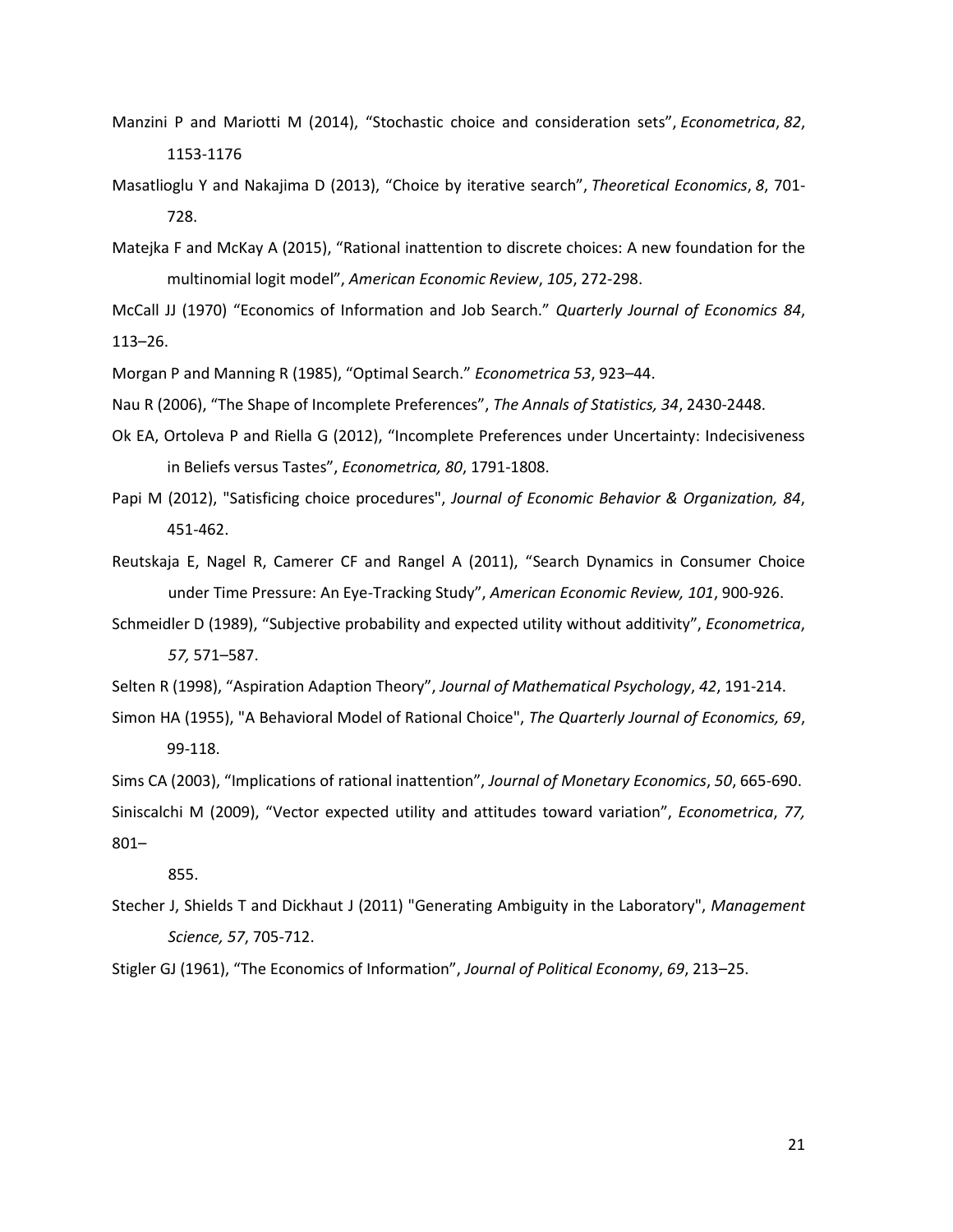## **APPENDIX (not intended for publication)**

|          | Subjects' choices |                           |           |            |               |  |  |
|----------|-------------------|---------------------------|-----------|------------|---------------|--|--|
|          |                   | <b>No</b><br>Deliberation | Satisfice | Optimise   | <b>Totals</b> |  |  |
|          | No Deliberation   | 524                       | 64        | 12         | 600           |  |  |
|          |                   | (87.33%)                  | (10.67%)  | $(2.00\%)$ |               |  |  |
| Manski's | Satisfice         | 522                       | 645       | 33         | 1,200         |  |  |
| theory   |                   | (43.50%)                  | (53.75%)  | (2.75%)    |               |  |  |
|          | Optimise          | 452                       | 100       | 48         | 600           |  |  |
|          |                   | (75.33%)                  | (16.67%)  | $(8.00\%)$ |               |  |  |
|          | <b>Totals</b>     | 1,498                     | 809       | 93         | 2,400         |  |  |
|          |                   | (62.42%)                  | (33.71%)  | (3.88%)    |               |  |  |

## **Table 6**. Actual *vs* Theoretical Decisions in Treatment 1

Note: the number in parentheses indicates the percentage by row.

## **Table 7**. Actual *vs* Theoretical Decisions in Treatment 2

|          | Subjects' choices |                     |           |          |               |  |  |
|----------|-------------------|---------------------|-----------|----------|---------------|--|--|
|          |                   | No.<br>Deliberation | Satisfice | Optimise | <b>Totals</b> |  |  |
|          | No Deliberation   | 193                 | 34        | 13       | 240           |  |  |
|          |                   | (80.42%)            | (14.17%)  | (5.42%)  |               |  |  |
| Manski's | Satisfice         | 557                 | 1,250     | 113      | 1,920         |  |  |
| theory   |                   | (29.01%)            | (65.10%)  | (5.89%)  |               |  |  |
|          | Optimise          | 146                 | 61        | 33       | 240           |  |  |
|          |                   | (60.83%)            | (25.42%)  | (13.75%) |               |  |  |
|          | <b>Totals</b>     | 896                 | 1,345     | 159      | 2,400         |  |  |
|          |                   | (37.33%)            | (56.04%)  | (6.63%)  |               |  |  |

Note: the number in parentheses indicates the percentage by row.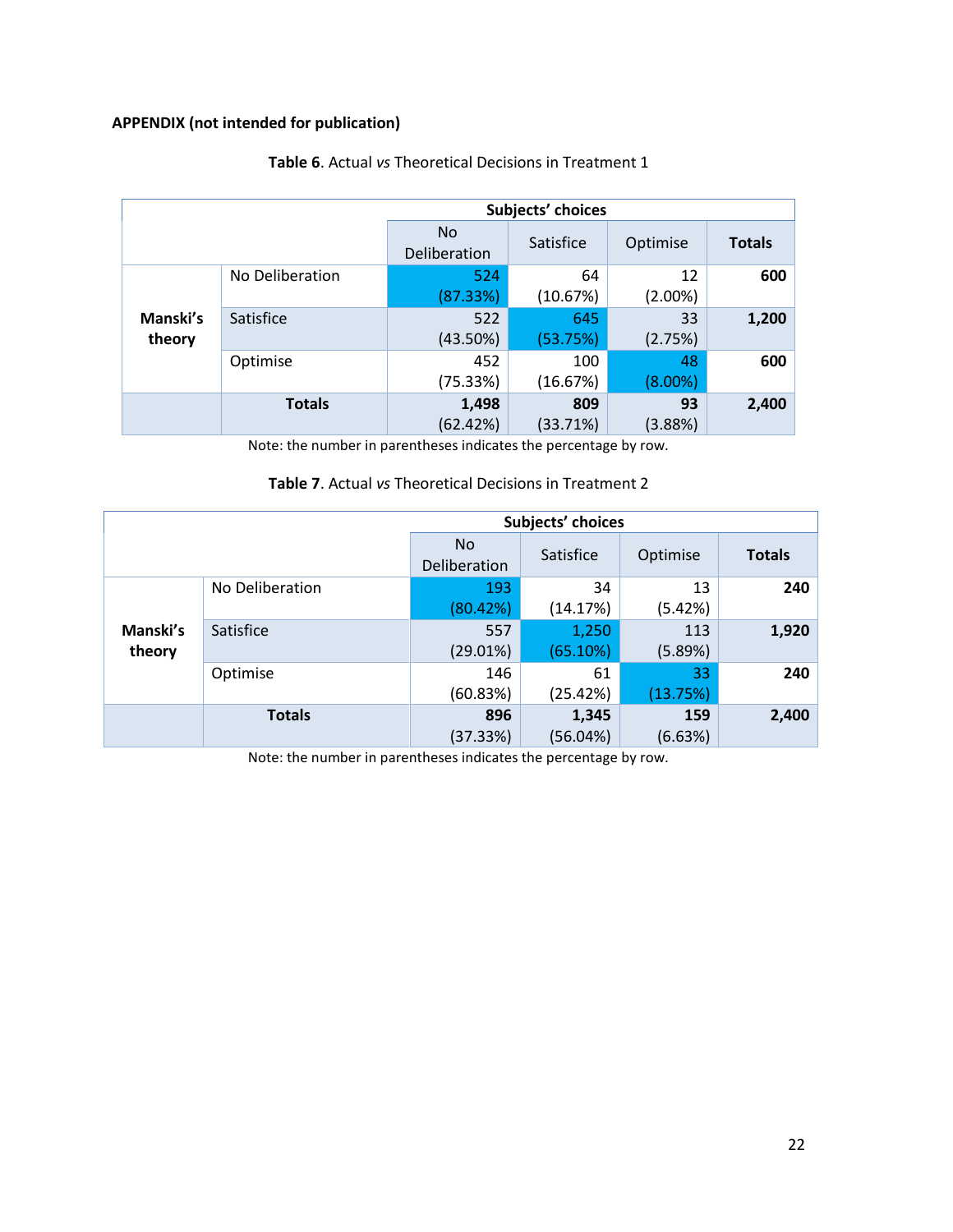| <b>International</b> | <b>Chuk</b><br>فراه استفتيته | والترأة وتما المقماء                    | <b>Children of the Children</b> |                                        | <b>The Little Edition</b>                | <b>University</b>        |
|----------------------|------------------------------|-----------------------------------------|---------------------------------|----------------------------------------|------------------------------------------|--------------------------|
|                      | أسأرا                        | .<br>Aladian Laide Jitha                | <b>Laukulteratur</b>            | - Loda Ladildi Ladildam dal<br>البالبا |                                          |                          |
|                      |                              | ĩШ.<br>الأنادان الماه                   | - La Jacobia a Japón            |                                        | albinddalaet, adal e                     |                          |
|                      |                              |                                         |                                 |                                        | <u> Filipina ikko alda balan bila bi</u> | وأطناه استمعنا ومواطناهم |
| أأأملط               |                              | <b>dillup</b> <sup>p</sup><br>فاللهمانة |                                 |                                        | <b>fililala</b> da                       |                          |
|                      |                              |                                         | تأليها أنافأ أحسن               |                                        | .<br>La hall dista                       |                          |
|                      | advetti kl                   | an a bheiltean ba                       | ald mald                        |                                        | .<br>Misi Jaduk                          |                          |